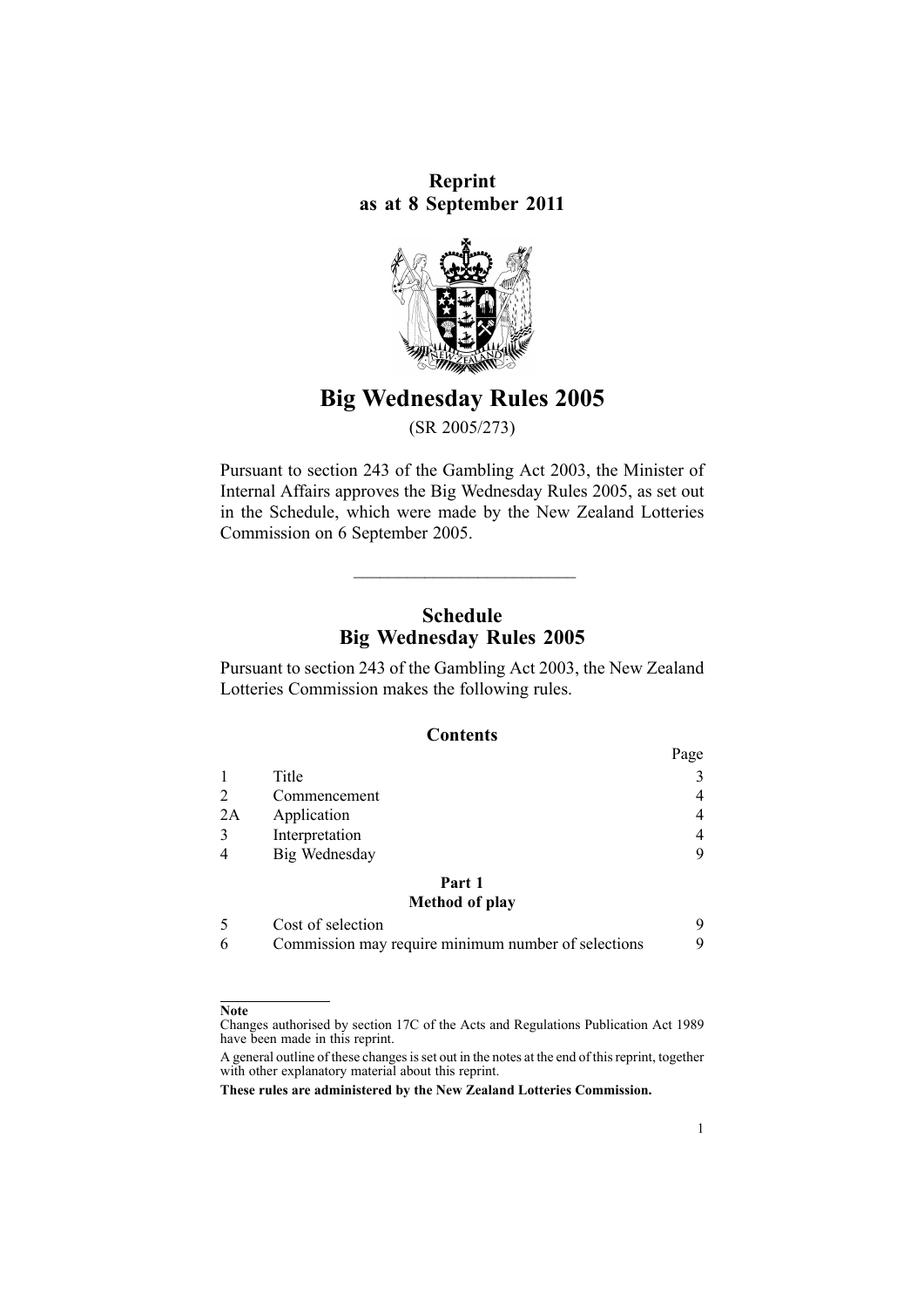|          | <b>Big Wednesday Rules 2005</b>                                                       | Reprinted as at<br>8 September 2011 |
|----------|---------------------------------------------------------------------------------------|-------------------------------------|
|          | <b>Selections</b>                                                                     |                                     |
| 7        | General selection requirements for tickets issued in<br>printed form by terminal      | 10                                  |
| 7A       | General selection requirements for tickets purchased<br>electronically                | 10                                  |
| 8        | Making selection                                                                      | 10                                  |
| 9        | Combo selection                                                                       | 11                                  |
| 10       | Dip selection                                                                         | 11                                  |
| 11       | Player may select cover option for each numbers selection                             | 12                                  |
|          | General provisions                                                                    |                                     |
| 11A      | Application of rules 12 to 18                                                         | 13                                  |
| 12       | Entry into game                                                                       | 13                                  |
| 13       | Cancellation of ticket                                                                | 14                                  |
| 14       | Player responsibility                                                                 | 14                                  |
| 15       | Advance game entries                                                                  | 15                                  |
| 16       | Multi-draw selections                                                                 | 15                                  |
| 17       | Selection by post or other delivery service                                           | 16                                  |
| 18       | Players agents                                                                        | 17                                  |
|          | Part 2<br>Drawings and prize divisions                                                |                                     |
|          |                                                                                       |                                     |
| 19       | Procedure for drawings                                                                | 18                                  |
| 20<br>21 | Selection of winning numbers and winning letter<br>Amount of prize pool for game      | 18<br>18                            |
| 22       | Prize divisions and allocation of prize pool                                          | 19                                  |
|          |                                                                                       |                                     |
|          | Jackpots for division 1 and division 2                                                |                                     |
| 23       | General provisions relating to jackpots                                               | 20                                  |
| 24       | Jackpots for division 1 prize pool                                                    | 21                                  |
| 25       | Jackpots for division 2 prize pool                                                    | 21                                  |
| 26       | Reallocation of prize pool if no winning selection on<br>specified Big Wednesday date | 22                                  |
|          | Prize allocation: Division 1                                                          |                                     |
| 27       | One winning selection in division 1                                                   | 22                                  |
| 28       | Two or more winning selections in division 1                                          | 22                                  |
|          | Prize allocation: Other divisions                                                     |                                     |
| 29       | More than 1 winning selection in other prize divisions                                | 23                                  |
| 30       | Reallocation of prize pool if no winning selection in                                 | 23                                  |
|          | divisions below division 2                                                            |                                     |
| 31       | No more than 1 prize for each winning selection                                       | 23                                  |
|          |                                                                                       |                                     |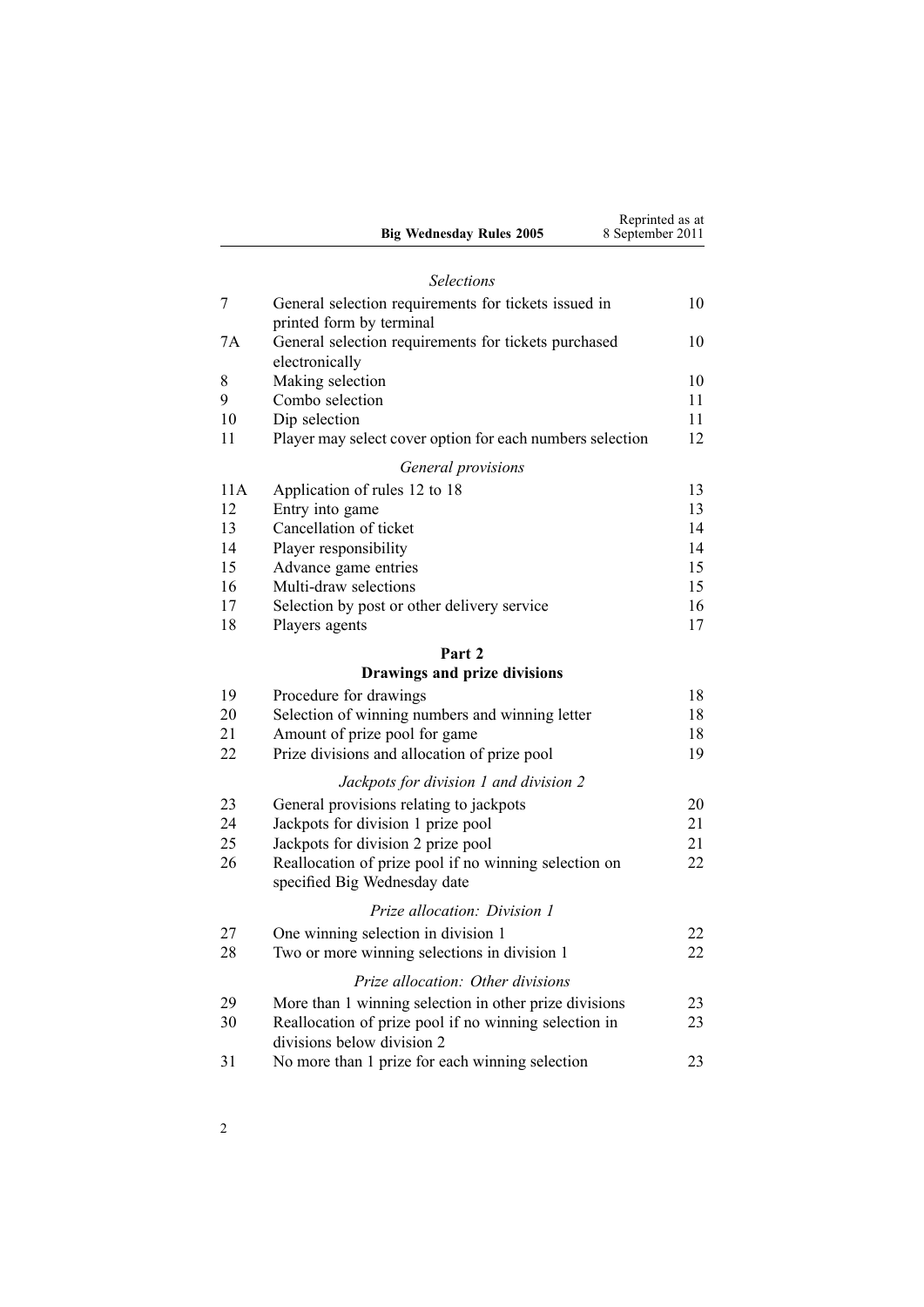<span id="page-2-0"></span>

|     | Reprinted as at<br>8 September 2011<br><b>Big Wednesday Rules 2005</b> | r 1 |
|-----|------------------------------------------------------------------------|-----|
|     |                                                                        |     |
|     | General provisions                                                     |     |
| 32  | Prize reserve fund                                                     | 24  |
| 33  | Results                                                                | 24  |
| 34  | Extraordinary prizes                                                   | 25  |
|     | Part 3                                                                 |     |
|     | Payment of prizes and ticket validation requirements                   |     |
| 35  | Payment of prizes                                                      | 25  |
| 36  | Determination of prize claims                                          | 26  |
| 37  | Further provisions relating to determination of prize                  | 26  |
|     | claims                                                                 |     |
| 38  | Ticket validation requirements                                         | 27  |
| 39  | Certain syndicate tickets invalid                                      | 28  |
| 40  | Consequences of ticket being invalid                                   | 29  |
|     | Part 4                                                                 |     |
|     | <b>Claiming prizes</b>                                                 |     |
| 40A | Prizes won through tickets purchased electronically                    | 29  |
| 41  | Time limits on claims                                                  | 29  |
| 42  | Prizes of \$1,000 or less                                              | 29  |
| 43  | Prizes of more than \$1,000                                            | 30  |
| 44  | Payment of prizes of more than \$1,000                                 | 31  |
|     | Division 6 bonus ticket                                                |     |
| 45  | Division 6 bonus ticket                                                | 32  |
|     | Part 5                                                                 |     |
|     | <b>Withdrawal of Big Wednesday</b>                                     |     |
| 46  | Commission may withdraw Big Wednesday                                  | 33  |
| 47  | Public announcement of withdrawal                                      | 33  |
| 48  | Effect on advance game entries and multi-draw selections               | 33  |
| 49  | Payment into prize reserve fund                                        | 34  |
|     | Part 6                                                                 |     |
|     | <b>Miscellaneous provisions</b>                                        |     |
| 50  | Limitation on Commission's liability                                   | 34  |
| 51  | Decisions of Commission binding                                        | 35  |
|     |                                                                        |     |
|     |                                                                        |     |

# **Rules**

# **1 Title**

These rules are the Big Wednesday Rules 2005.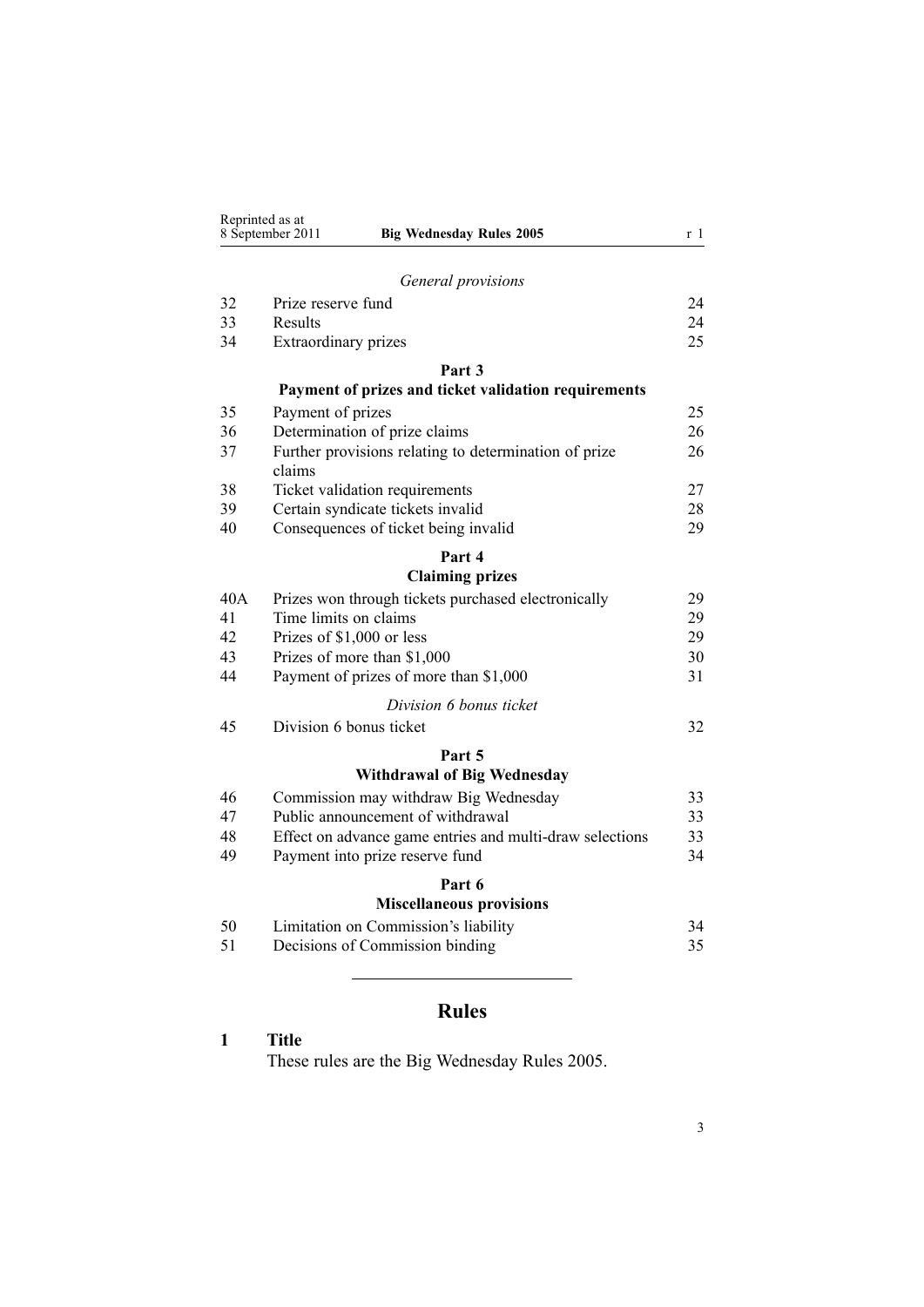## **2 Commencement**

These rules come into force on 1 October 2005.

#### **2A Application**

- (1) These rules apply to Big Wednesday tickets, whether they are issued in printed form by <sup>a</sup> terminal or purchased electronically.
- (2) For the purpose of enabling Big Wednesday tickets to be purchased electronically, these rules apply subject to all necessary modifications.
- (3) Despite subclause (2),—
	- (a) <sup>a</sup> reference in these rules to any act done electronically or anything in an electronic form must be read only as <sup>a</sup> reference to Big Wednesday tickets being purchased electronically; and
	- (b) an act that is described in these rules as being done electronically must be done in accordance with any additional instructions provided by the Commission, including any terms and conditions governing the use of the Commission's Internet site for the purchase of those tickets electronically.

Rule 2A: inserted, on 28 March 2008, by [rule](http://www.legislation.govt.nz/pdflink.aspx?id=DLM1221007) 4 of the Big Wednesday Amendment Rules 2008 (SR 2008/81).

#### **3 Interpretation**

In these rules, unless the context otherwise requires,— **Act** means the [Gambling](http://www.legislation.govt.nz/pdflink.aspx?id=DLM207496) Act 2003

#### **advance game entry**—

- (a) means <sup>a</sup> selection in relation to <sup>a</sup> game or games that follow the game that is current at the time of selection; but
- (b) does not include <sup>a</sup> multi-draw selection

#### **board**—

- (a) means the following grids shown on <sup>a</sup> coupon:
	- (i) the grid of numbers between 1 and 50 (inclusive); and
	- (ii) either—

<span id="page-3-0"></span>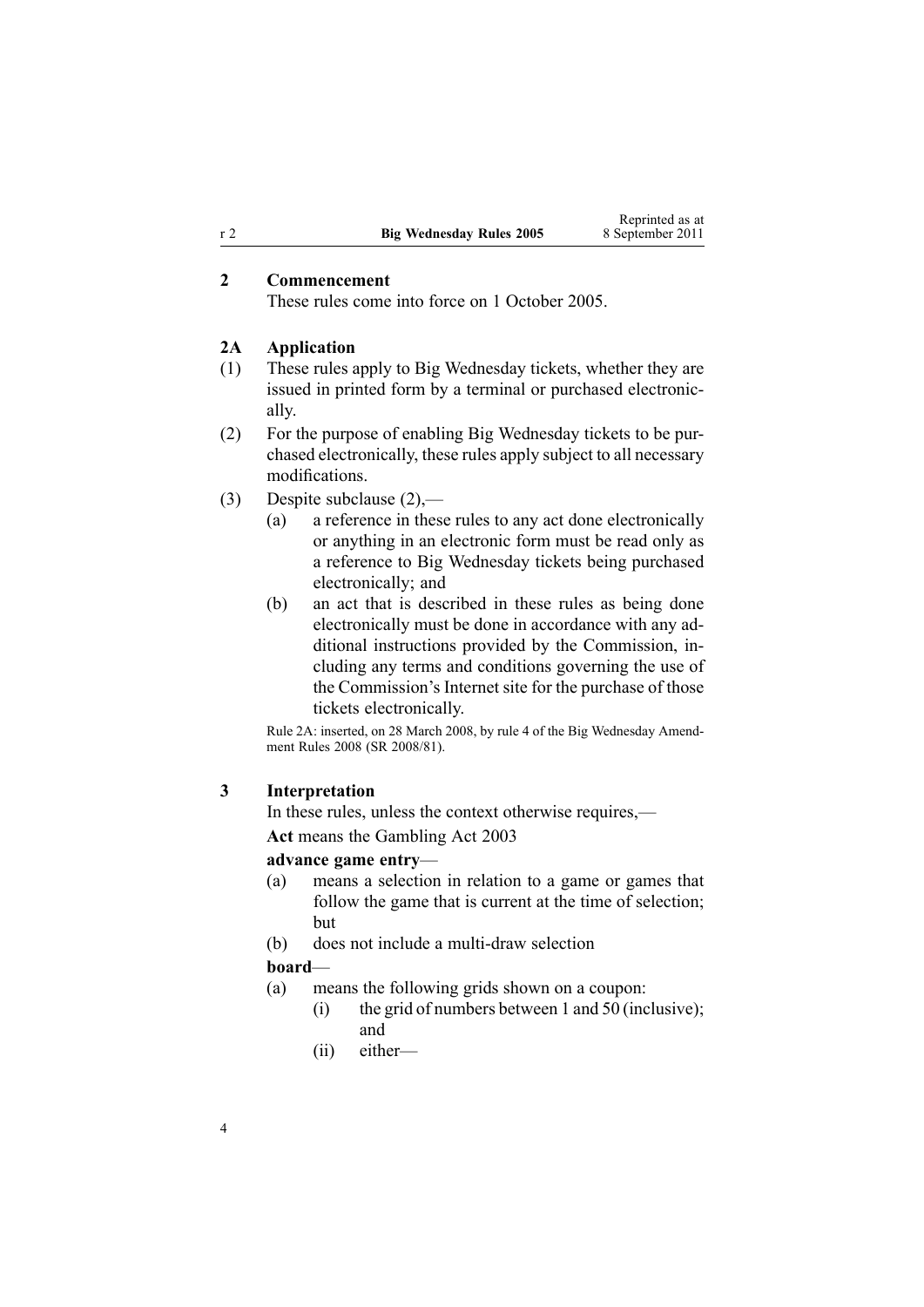- (A) the grid of letters marked "H" or "T" that corresponds with the grid of numbers; or
- (B) the grid for the cover option; and
- (b) if more than 1 grid of numbers and letters is shown on <sup>a</sup> coupon, includes each of those grids of numbers and letters denoted by <sup>a</sup> letter of the alphabet on the coupon

**bonus ticket** means <sup>a</sup> ticket issued in accordance with [rule](#page-31-0) 45 **combo dip selection** means <sup>a</sup> combo selection in which <sup>a</sup> player's—

- (a) numbers selection is chosen randomly by the Commission's computer system; and
- (b) letter selection is chosen either—
	- (i) by the player; or

(ii) randomly by the Commission's computer system **combo selection** means the selection of—

- (a) the following numbers as <sup>a</sup> player's numbers selection:
	- (i) each combination of 6 different numbers derived from combining <sup>a</sup> set of 5 different numbers between 1 and 50 (inclusive) (the 5 different numbers being chosen by the player), with each number between 1 and 50 (inclusive) remaining unchosen (called system 5); or
	- (ii) each combination of 6 different numbers that can be derived from <sup>a</sup> set of 8 (called system 8), 9 (called system 9), 10 (called system 10), 11 (called system 11), 12 (called system 12), 13 (called system 13), 14 (called system 14), or 15 (called system 15) different numbers chosen by <sup>a</sup> player from the numbers between 1 and 50 (inclusive): and
- (b) <sup>a</sup> letter selection for each combination of numbers selected

**commercial syndicate** means <sup>a</sup> syndicate in or for which any person—

- (a) obtains direct or indirect financial gain for forming, conducting, assisting in forming or conducting, or promoting the syndicate; or
- (b) advertises, by any means, that he or she will receive money for the syndicate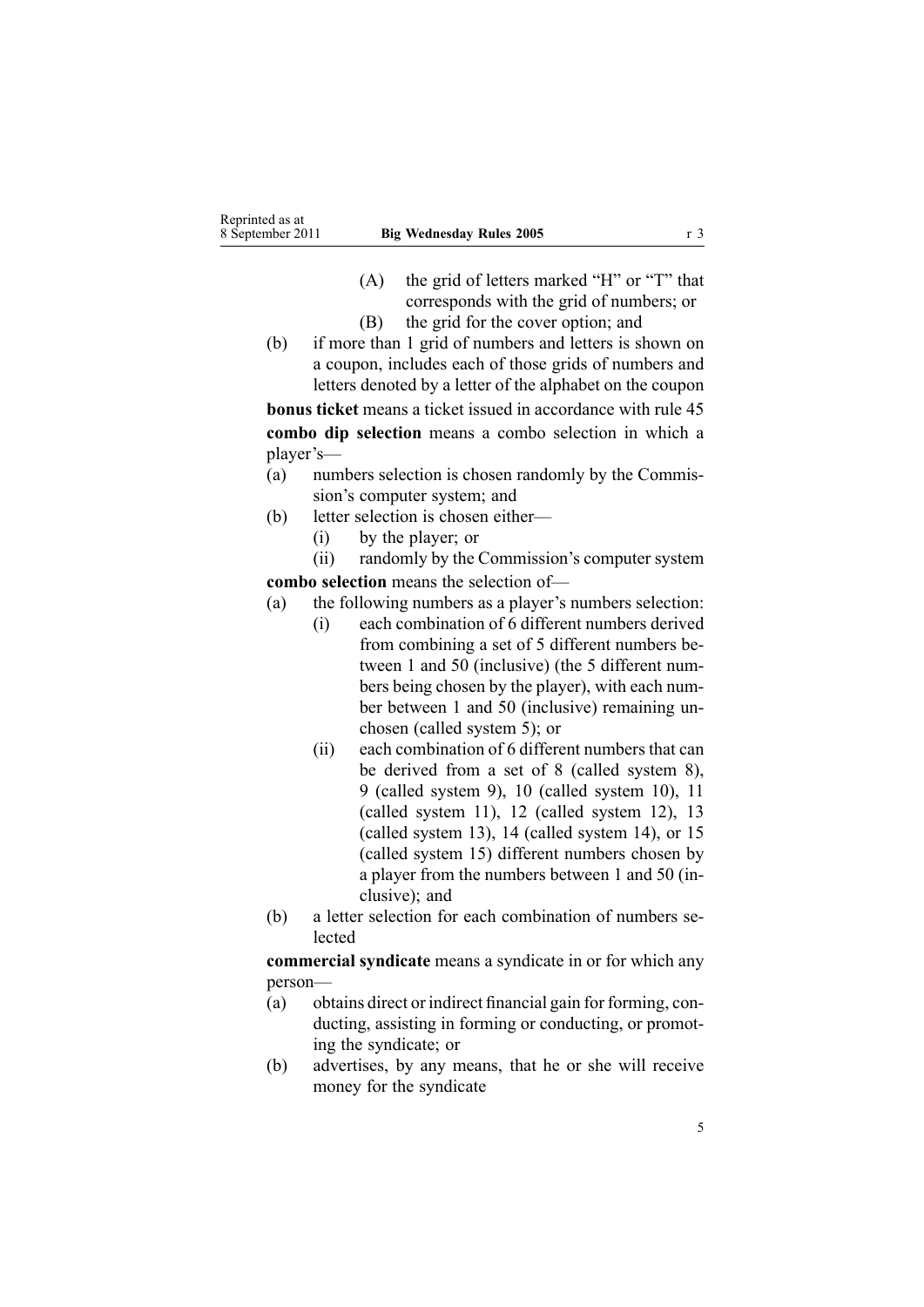**Commission** means the New Zealand Lotteries Commission continued under the Act

**coupon**, in relation to Big Wednesday, means <sup>a</sup> coupon provided by the Commission in printed form or by electronic means that contains at least 1 board for use in making <sup>a</sup> player selection

**cover option** means <sup>a</sup> selection by <sup>a</sup> player of both the letter "H" and the letter "T" to apply in relation to each numbers selection

**dip selection** means the selection of—

- (a) 6 different numbers chosen from the numbers between 1 and 50 (inclusive) randomly by the Commission's computer system; and
- (b) either the letter "H" or the letter "T" chosen—
	- (i) by the player; or
	- (ii) randomly by the Commission's computer system

drawing, in relation to Big Wednesday, means the process that is used to randomly select—

(a) the winning numbers; and

(b) the winning letter

**electronic** includes electrical, digital, magnetic, optical, electromagnetic, biometric, and photonic

**game** means <sup>a</sup> game of Big Wednesday beginning at the time ticket sales for the game commence and ending with <sup>a</sup> drawing on <sup>a</sup> date determined by the Commission before the game begins

**letter selection** means the selection of the letter "H" or the letter "T" made in conjunction with <sup>a</sup> numbers selection

**mail order retailer** means <sup>a</sup> retailer appointed by the Commission as <sup>a</sup> mail order selling agen<sup>t</sup> for Big Wednesday

**maximum number of games** means, for each of division 1 and division 2, the maximum number of consecutive games determined by the Commission under rule  $23(1)(a)(ii)$ 

**multi-draw selection** means <sup>a</sup> selection for 2 or more consecutive games

**numbers selection** means the selection of 6 numbers between 1 and 50 (inclusive) made in conjunction with a letter selection **paymen<sup>t</sup>** includes the handing over of <sup>a</sup> prize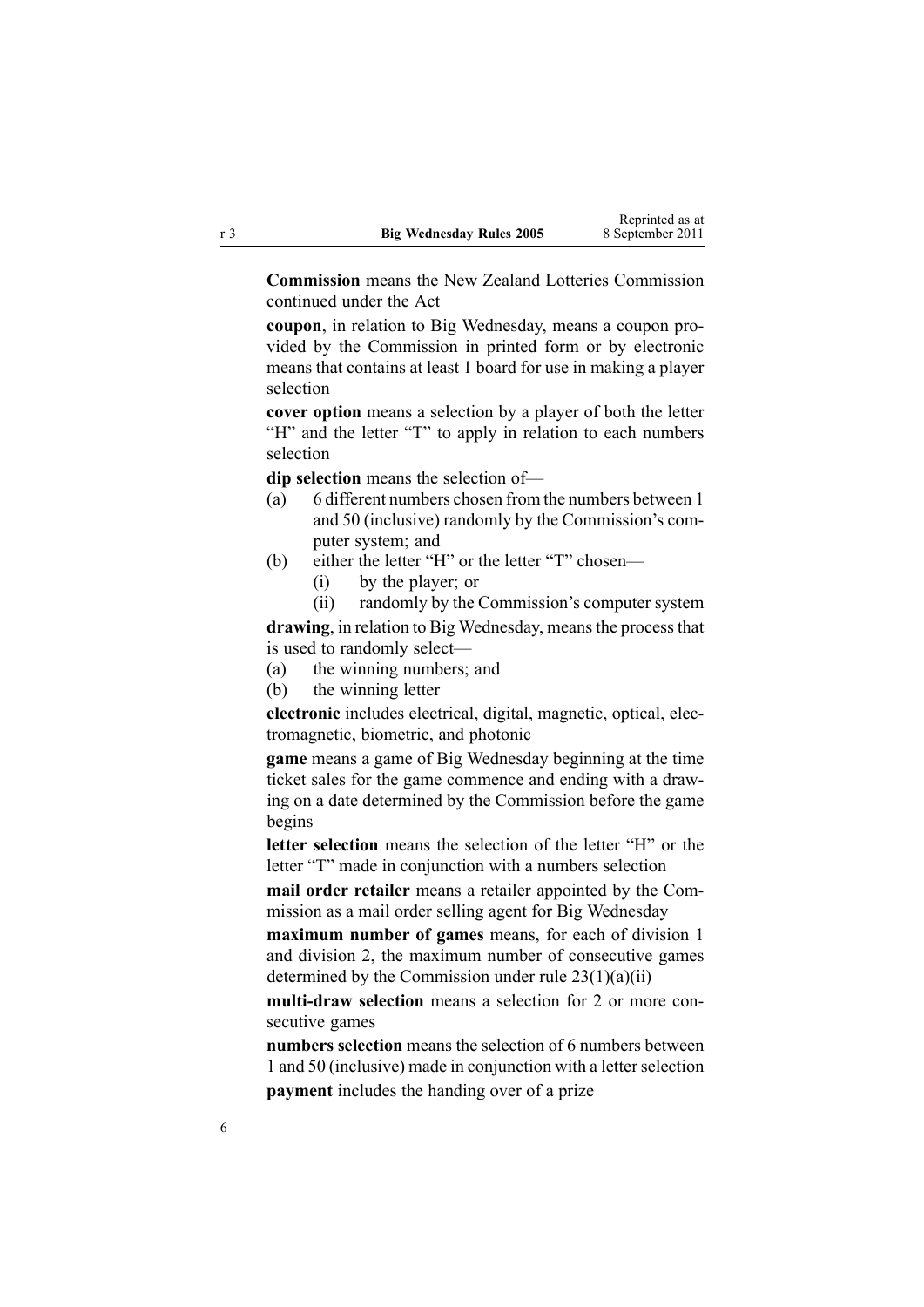**player** means <sup>a</sup> person participating in <sup>a</sup> game

**players agen<sup>t</sup>** means an agen<sup>t</sup> approved by the Commission to undertake, on behalf of players, the services described in rule 18

### **prize** means—

- (a) prize money or <sup>a</sup> non-cash prize (or <sup>a</sup> combination of both); or
- (b) <sup>a</sup> bonus ticket

**prize money** includes the cash value of <sup>a</sup> non-cash prize **prize reserve fund** means the fund established by the Commission under [rule](http://www.legislation.govt.nz/pdflink.aspx?id=DLM19765) 37 of the Lotto Rules 2000

**purchased electronically**, in relation to <sup>a</sup> ticket,—

- (a) means purchased from the Commission by electronic means; but
- (b) does not include <sup>a</sup> purchase made from any other retailer or <sup>a</sup> purchase made by pos<sup>t</sup> or other delivery service

**retailer**—

- (a) means the Commission; and
- (b) includes any person, company, partnership, or association appointed by the Commission as <sup>a</sup> selling agen<sup>t</sup> for Big Wednesday

#### **selection** means—

- (a) <sup>a</sup> numbers selection; and
- (b) <sup>a</sup> letter selection made in conjunction with the numbers selection

#### **specified Big Wednesday date** means—

- (a) in relation to the division 1 prize pool, the date on which, if there is no division 1 winning selection in the drawing of the game on that date, the total division 1 prize pool that may be won in that game must be added to the prize pool allocation for the next lowest prize division of that game with 1 or more winning selections:
- (b) in relation to the division 2 prize pool, the date on which, if there is no division 2 winning selection in the drawing of the game on that date, the total division 2 prize pool that may be won in that game must be added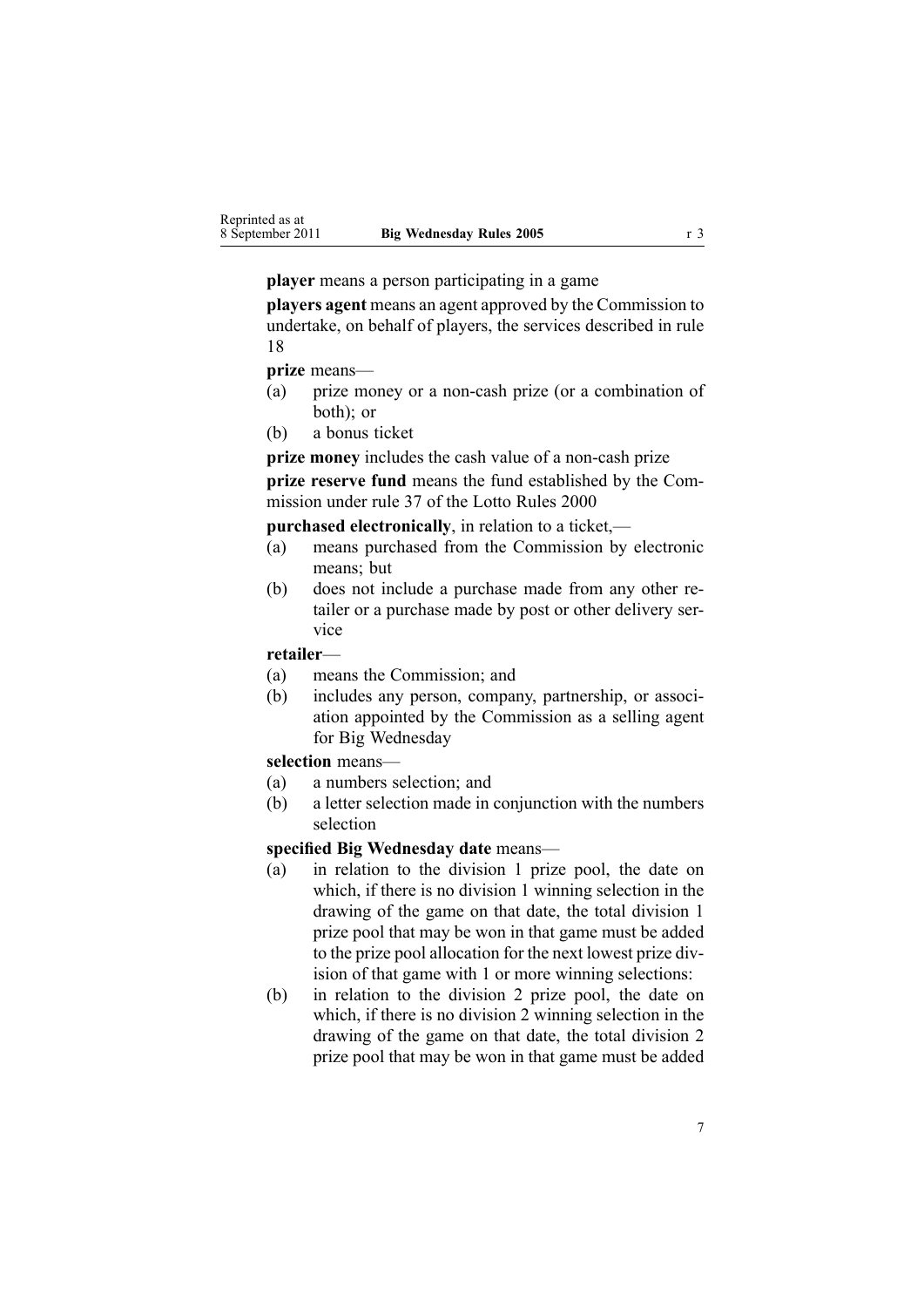to the prize pool allocation for the next lowest prize division of that game with 1 or more winning selections

**syndicate** means <sup>a</sup> combination of persons, whether formal or informal, having as its purpose, or as one of its purposes, the sharing directly or indirectly in the prizes of <sup>a</sup> game

**terminal** means an online computer terminal installed by the Commission for the purpose of issuing tickets and entering, receiving, and processing Big Wednesday transactions

**threshold amount** means, for each of division 1 and division 2, the amount determined by the Commission under [rule](#page-19-0)  $23(1)(a)(i)$ 

**ticket** means <sup>a</sup> ticket that—

- (a) records selections, the game number or numbers, cost, and other information as determined by the Commission; and
- (b) is either issued in printed form by <sup>a</sup> terminal or purchased electronically

**turnover**, in relation to <sup>a</sup> game, means the gross receipts from total ticket sales for that game, less the total of—

- (a) the amount of goods and services tax charged in respec<sup>t</sup> of the supply of services by the Commission to players in the game; and
- (b) the amount of lottery duty payable by the Commission under the [Gaming](http://www.legislation.govt.nz/pdflink.aspx?id=DLM398477) Duties Act 1971 in respec<sup>t</sup> of the game

**winning letter** means either the letter "H" (representing Heads) or the letter "T" (representing Tails) that is randomly drawn before or after the winning numbers have been drawn **winning numbers** means the first 6 numbers between 1 and

50 (inclusive) that are randomly drawn at each drawing

**winning selection** means, in relation to <sup>a</sup> game of Big Wednesday, <sup>a</sup> selection recorded on <sup>a</sup> ticket that correctly matches in that game—

- (a) the 6 winning numbers and the winning letter:
- (b) any 3 or more of the winning numbers.

Rule 3 **board** paragraph (a)(i): amended, on 8 September 2011, by rule [4\(1\)](http://www.legislation.govt.nz/pdflink.aspx?id=DLM3848524) of the Big Wednesday Amendment Rules 2011 (SR 2011/258).

Rule 3 **combo selection** paragraph (a)(i): amended, on 8 September 2011, by rule [4\(2\)](http://www.legislation.govt.nz/pdflink.aspx?id=DLM3848524) of the Big Wednesday Amendment Rules 2011 (SR 2011/258).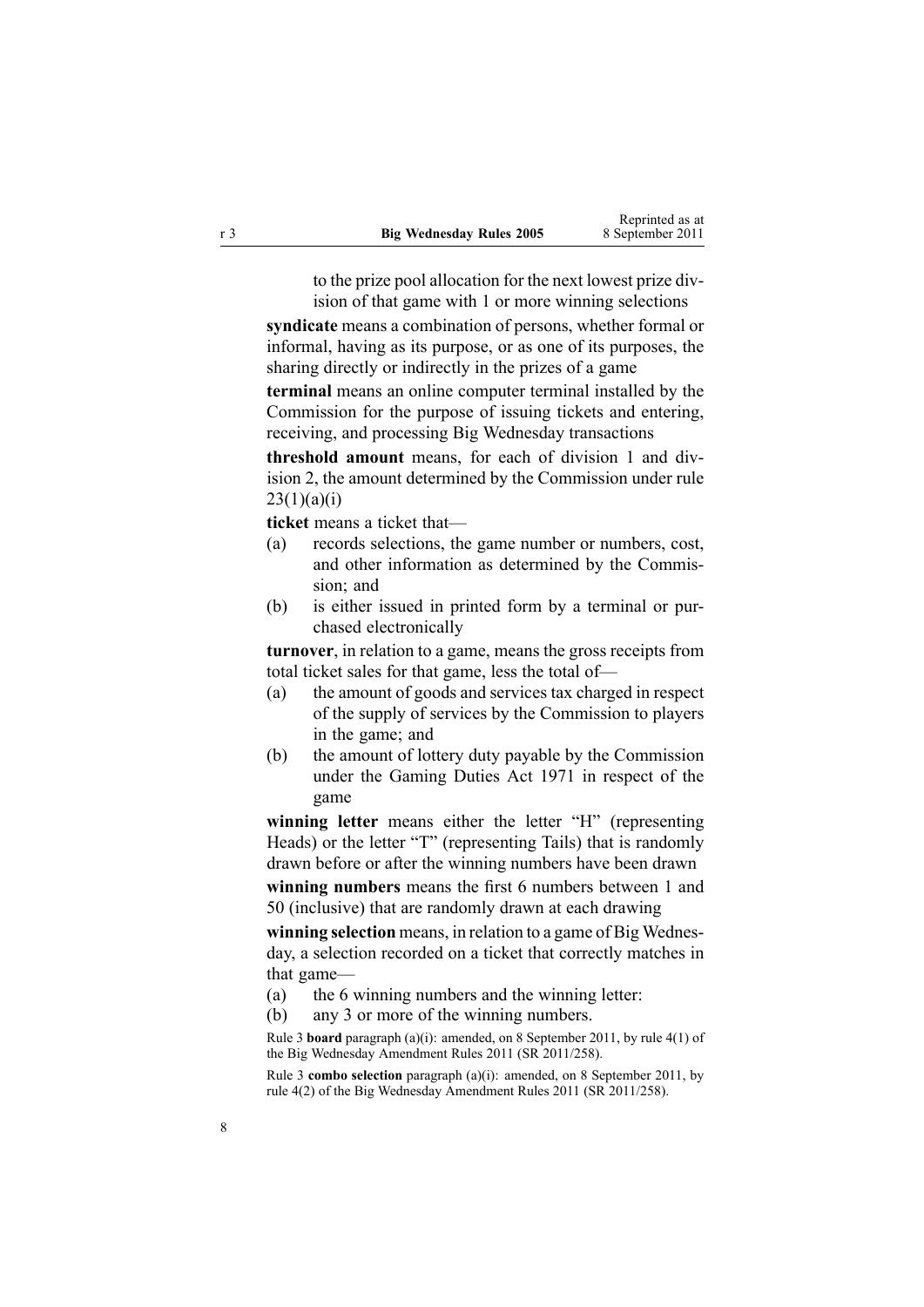<span id="page-8-0"></span>Rule 3 **combo selection** paragraph (a)(ii): amended, on 8 September 2011, by rule [4\(2\)](http://www.legislation.govt.nz/pdflink.aspx?id=DLM3848524) of the Big Wednesday Amendment Rules 2011 (SR 2011/258).

Rule 3 **coupon**: substituted, on 28 March 2008, by rule [5\(1\)](http://www.legislation.govt.nz/pdflink.aspx?id=DLM1221009) of the Big Wednesday Amendment Rules 2008 (SR 2008/81).

Rule 3 **dip selection** paragraph (a): amended, on 8 September 2011, by [rule](http://www.legislation.govt.nz/pdflink.aspx?id=DLM3848524) [4\(3\)](http://www.legislation.govt.nz/pdflink.aspx?id=DLM3848524) of the Big Wednesday Amendment Rules 2011 (SR 2011/258).

Rule 3 **electronic**: inserted, on 28 March 2008, by rule [5\(2\)](http://www.legislation.govt.nz/pdflink.aspx?id=DLM1221009) of the Big Wednesday Amendment Rules 2008 (SR 2008/81).

Rule 3 **maximum number of games**: substituted, on 3 October 2010, by [rule](http://www.legislation.govt.nz/pdflink.aspx?id=DLM3166107) [4\(1\)](http://www.legislation.govt.nz/pdflink.aspx?id=DLM3166107) of the Big Wednesday Amendment Rules 2010 (SR 2010/274).

Rule 3 **numbers selection**: amended, on 8 September 2011, by rule [4\(4\)](http://www.legislation.govt.nz/pdflink.aspx?id=DLM3848524) of the Big Wednesday Amendment Rules 2011 (SR 2011/258).

Rule 3 **purchased electronically**: inserted, on 28 March 2008, by rule [5\(2\)](http://www.legislation.govt.nz/pdflink.aspx?id=DLM1221009) of the Big Wednesday Amendment Rules 2008 (SR 2008/81).

Rule 3 **threshold amount**: substituted, on 3 October 2010, by rule [4\(2\)](http://www.legislation.govt.nz/pdflink.aspx?id=DLM3166107) of the Big Wednesday Amendment Rules 2010 (SR 2010/274).

Rule 3 **ticket**: substituted, on 28 March 2008, by rule [5\(3\)](http://www.legislation.govt.nz/pdflink.aspx?id=DLM1221009) of the Big Wednesday Amendment Rules 2008 (SR 2008/81).

Rule 3 **winning numbers**: amended, on 8 September 2011, by rule [4\(5\)](http://www.legislation.govt.nz/pdflink.aspx?id=DLM3848524) of the Big Wednesday Amendment Rules 2011 (SR 2011/258).

#### **4 Big Wednesday**

Big Wednesday is <sup>a</sup> New Zealand lottery in which each player endeavours to win prizes by selecting or being allocated <sup>a</sup> numbers selection in conjunction with <sup>a</sup> letter selection and attempting to match both—

(a) the numbers selection with the winning numbers; and

(b) the letter selection with the winning letter.

# **Part 1 Method of play**

#### **5 Cost of selection**

The cost of <sup>a</sup> Big Wednesday selection is the cost determined by the Commission.

#### **6 Commission may require minimum number of selections**

The Commission may require <sup>a</sup> player to make, at any one time, <sup>a</sup> minimum number of Big Wednesday selections.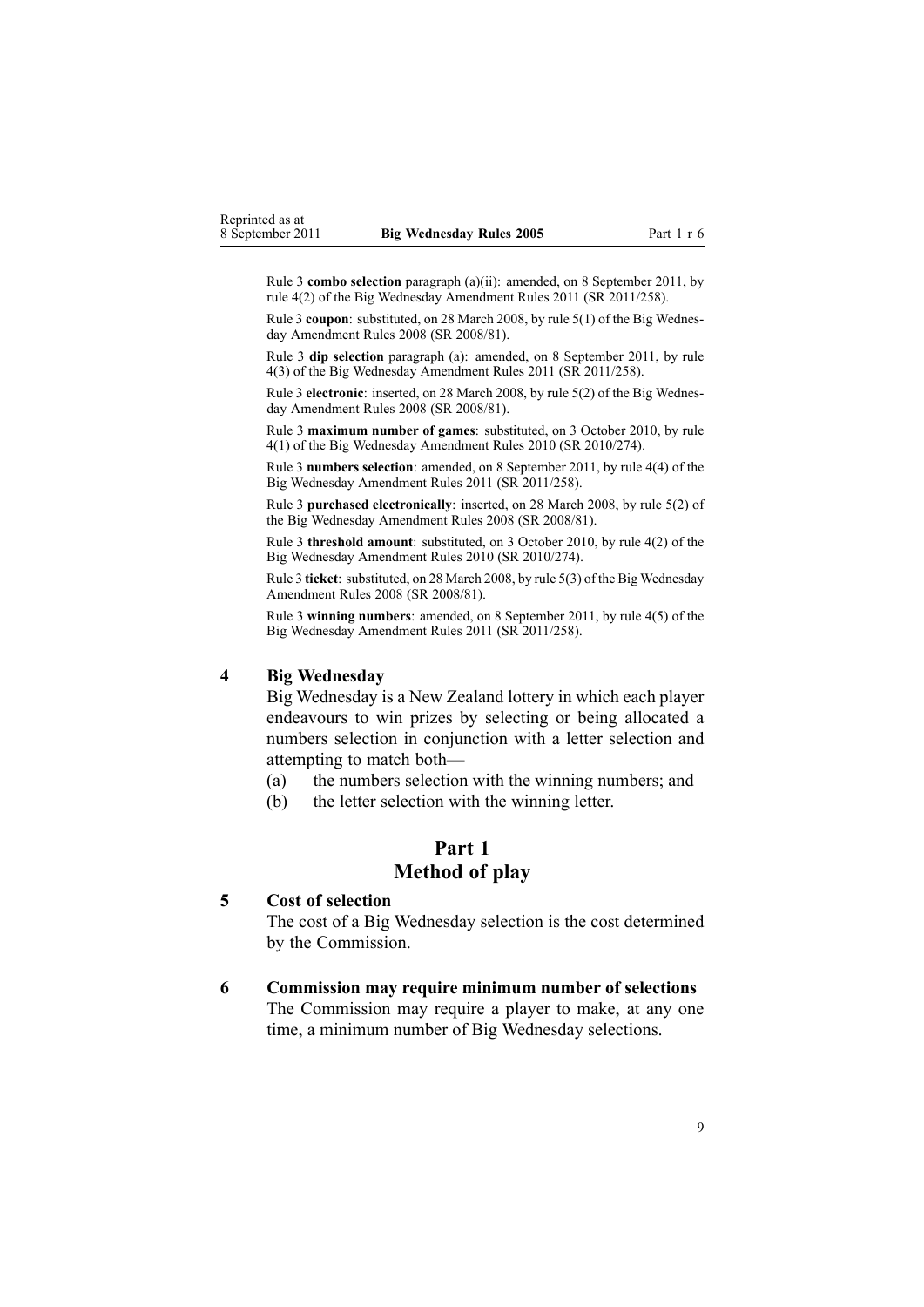#### *Selections*

## <span id="page-9-0"></span>**7 General selection requirements for tickets issued in printed form by terminal**

- (1) For <sup>a</sup> ticket issued in printed form by <sup>a</sup> terminal, <sup>a</sup> selection is made by <sup>a</sup> player marking, by hand, boxes on <sup>a</sup> board on <sup>a</sup> coupon constituting the player's—
	- (a) numbers selection; and
	- (b) letter selection.
- (2) The player must mark the boxes specified in subclause  $(1)$  with <sup>a</sup> vertical line that does not extend beyond the outline of the box.
- (3) A board that is not marked by hand in accordance with subclause (1), but is marked by <sup>a</sup> machine or some other means, is invalid and must not be processed by the retailer.
- (4) A player may submit <sup>a</sup> coupon completed in accordance with this rule to <sup>a</sup> retailer for processing through the terminal to obtain <sup>a</sup> ticket recording the player selections marked on the coupon.

Rule 7 heading: amended, on 28 March 2008, by rule [6\(1\)](http://www.legislation.govt.nz/pdflink.aspx?id=DLM1221020) of the Big Wednesday Amendment Rules 2008 (SR 2008/81).

Rule 7(1): substituted, on 28 March 2008, by rule [6\(2\)](http://www.legislation.govt.nz/pdflink.aspx?id=DLM1221020) of the Big Wednesday Amendment Rules 2008 (SR 2008/81).

Rule 7(3): amended, on 28 March 2008, by rule [6\(3\)](http://www.legislation.govt.nz/pdflink.aspx?id=DLM1221020) of the Big Wednesday Amendment Rules 2008 (SR 2008/81).

## **7A General selection requirements for tickets purchased electronically**

- (1) For <sup>a</sup> ticket purchased electronically, <sup>a</sup> selection is made by <sup>a</sup> player making <sup>a</sup> selection electronically on <sup>a</sup> coupon.
- (2) A player may electronically submit <sup>a</sup> coupon completed in accordance with this rule to electronically purchase <sup>a</sup> ticket recording the player selections made on the coupon.

Rule 7A: inserted, on 28 March 2008, by [rule](http://www.legislation.govt.nz/pdflink.aspx?id=DLM1221021) 7 of the Big Wednesday Amendment Rules 2008 (SR 2008/81).

## **8 Making selection**

A player makes <sup>a</sup> selection by—

(a) marking or selecting electronically 6 boxes that constitute the player's numbers selection; and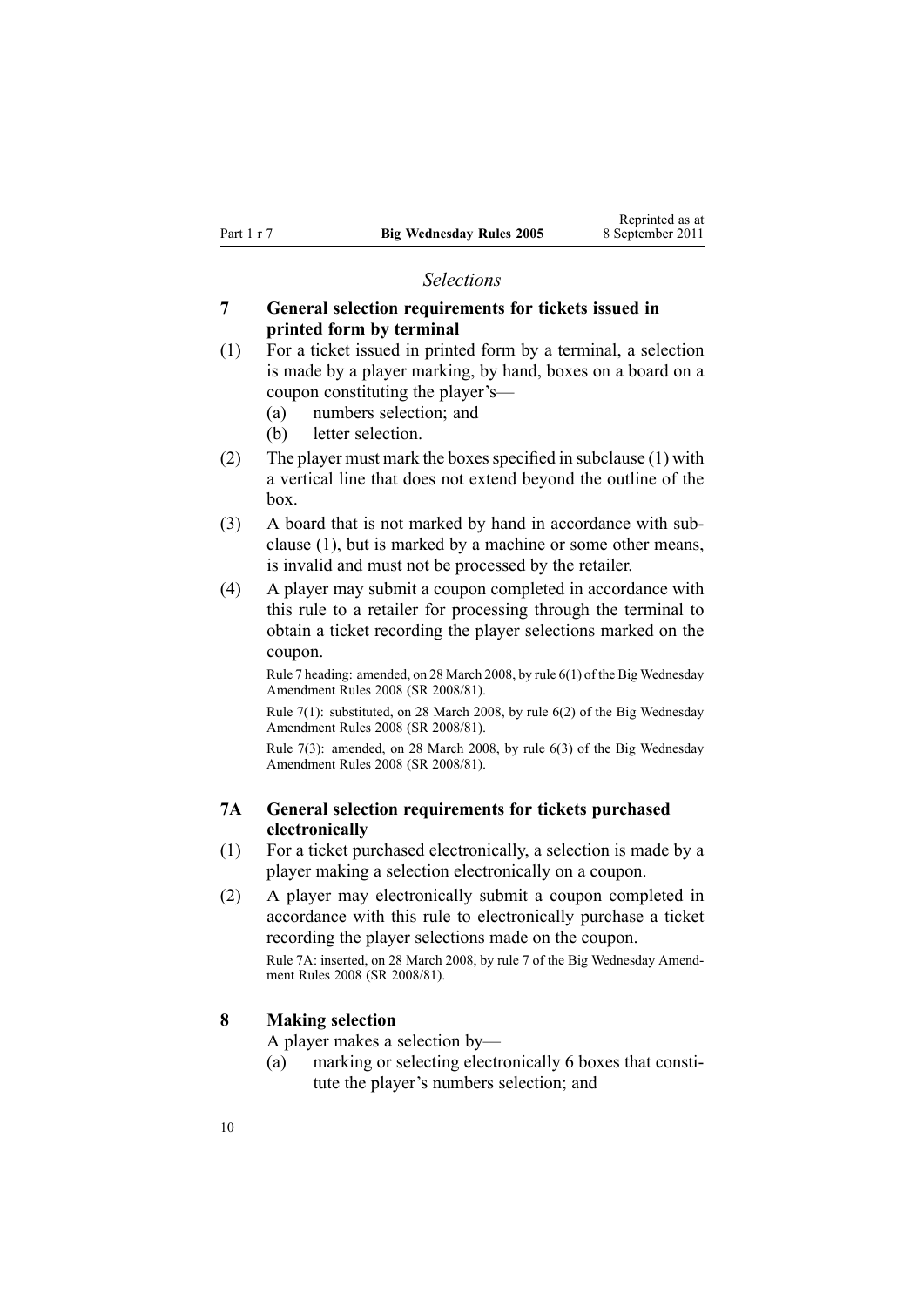<span id="page-10-0"></span>(b) marking or selecting electronically <sup>a</sup> letter selection on the same board on which the numbers selection has been made.

Rule 8: substituted, on 28 March 2008, by [rule](http://www.legislation.govt.nz/pdflink.aspx?id=DLM1221023) 8 of the Big Wednesday Amendment Rules 2008 (SR 2008/81).

# **9 Combo selection**

- (1) The Commission is not required to, but may, in the case of <sup>a</sup> ticket issued in printed form by <sup>a</sup> terminal or <sup>a</sup> ticket purchased electronically, or in both cases, permit players to make their selections by means of 1 or more systems for <sup>a</sup> combo selection.
- (2) A combo selection is made by <sup>a</sup> player marking, or selecting electronically, <sup>a</sup> combo selection on <sup>a</sup> board.
- (3) For the purposes of subclause (2), <sup>a</sup> player making <sup>a</sup> combo selection must also mark, by hand, with <sup>a</sup> vertical line, orselect electronically, the appropriate combo selection box adjacent to the board on the coupon corresponding to the combo selection chosen.

Rule 9(1): substituted, on 28 March 2008, by rule [9\(1\)](http://www.legislation.govt.nz/pdflink.aspx?id=DLM1221025) of the Big Wednesday Amendment Rules 2008 (SR 2008/81).

Rule 9(2): amended, on 28 March 2008, by rule [9\(2\)](http://www.legislation.govt.nz/pdflink.aspx?id=DLM1221025) of the Big Wednesday Amendment Rules 2008 (SR 2008/81).

Rule 9(3): amended, on 28 March 2008, by rule [9\(3\)](http://www.legislation.govt.nz/pdflink.aspx?id=DLM1221025) of the Big Wednesday Amendment Rules 2008 (SR 2008/81).

#### **10 Dip selection**

- (1) If <sup>a</sup> player requests or selects <sup>a</sup> dip selection,—
	- (a) the retailer (without requiring <sup>a</sup> coupon) may, through the terminal, issue a ticket that has recorded on it the dip selection; or
	- (b) <sup>a</sup> ticket may be issued electronically that has recorded on it the dip selection.
- (2) For the purposes of this rule, <sup>a</sup> player may make <sup>a</sup> letter selection in conjunction with <sup>a</sup> numbers selection (made in accordance with subclause (1)) by—
	- (a) advising the retailer, when making <sup>a</sup> dip selection,— (i) of the player's letter selection; or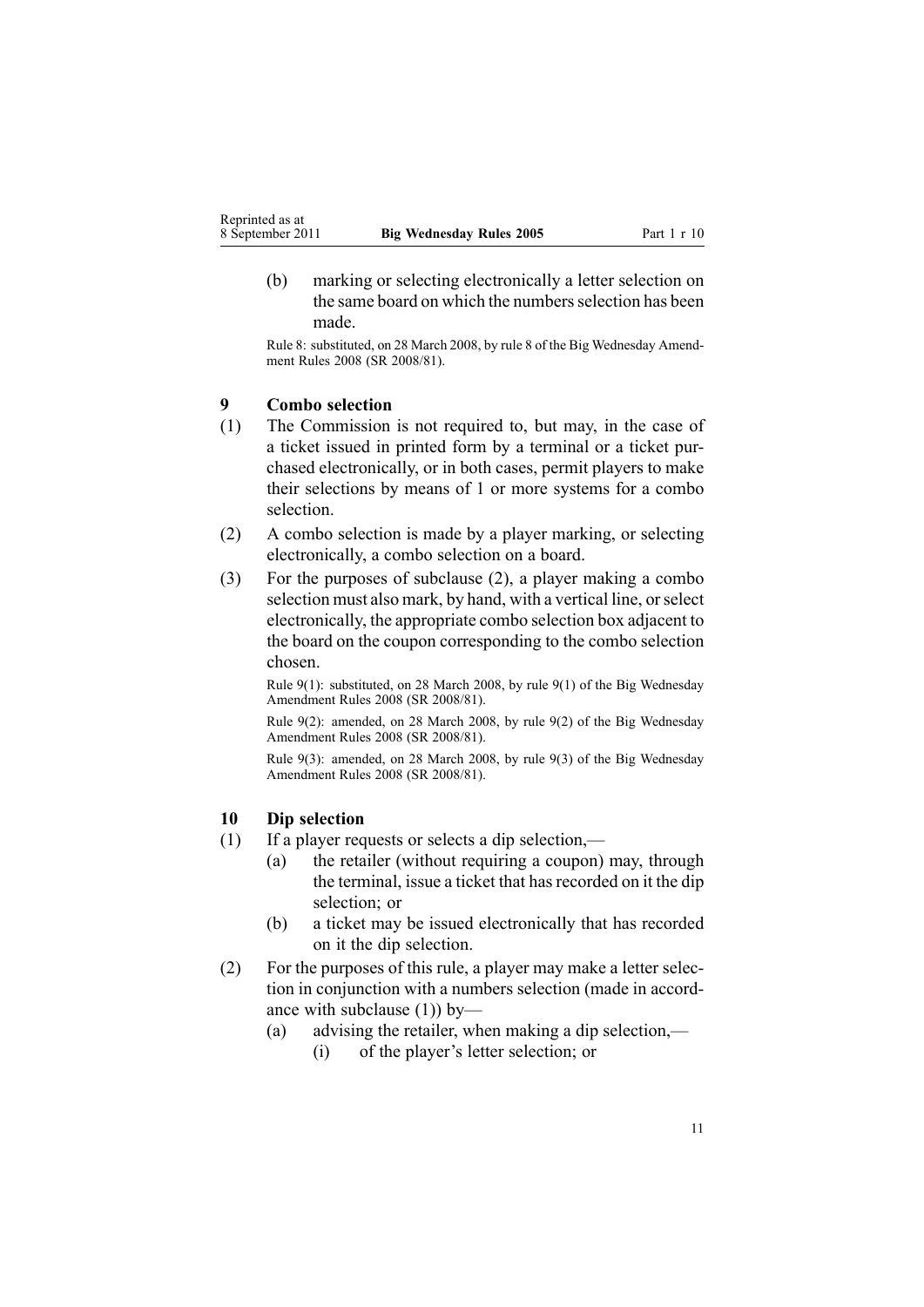- <span id="page-11-0"></span> $(ii)$  that the player wants the Commission's computer system to randomly choose the player's letter selection; or
- (b) doing either of the following:
	- (i) selecting electronically <sup>a</sup> letter selection; or
	- (ii) indicating electronically that the player wants the Commission's computer system to randomly choose the player's letter selection.
- (3) If <sup>a</sup> player—
	- (a) advises the retailer of his or her letter selection in accordance with subclause  $(2)(a)(i)$  or selects electronically his or her letter selection in accordance with subclause  $(2)(b)(i)$ , that selection applies in conjunction with each numbers selection made by the Commission's computer system:
	- (b) requests that the Commission's computer system choose his or her letter selection in accordance with subclause  $(2)(a)(ii)$  or  $(b)(ii)$ , the Commission's computer system will, in conjunction with each numbers selection made by the computer, randomly choose the player's letter selection.

Rule 10(1): substituted, on 28 March 2008, by rule [10\(1\)](http://www.legislation.govt.nz/pdflink.aspx?id=DLM1221026) of the Big Wednesday Amendment Rules 2008 (SR 2008/81).

Rule 10(2): substituted, on 28 March 2008, by rule [10\(1\)](http://www.legislation.govt.nz/pdflink.aspx?id=DLM1221026) of the Big Wednesday Amendment Rules 2008 (SR 2008/81).

Rule  $10(3)(a)$ : amended, on 28 March 2008, by rule  $10(2)(a)$  of the Big Wednesday Amendment Rules 2008 (SR 2008/81).

Rule  $10(3)(b)$ : amended, on 28 March 2008, by rule  $10(2)(b)$  of the Big Wednesday Amendment Rules 2008 (SR 2008/81).

## **11 Player may select cover option for each numbers selection**

- (1) Despite [rules](#page-9-0) 8, [9](#page-10-0), and [10](#page-10-0), <sup>a</sup> player may, instead of making or requesting <sup>a</sup> letter selection, select the cover option to apply in relation to each numbers selection made or requested by the player as the case may be.
- (2) A player selects the cover option—
	- (a) in the case of <sup>a</sup> selection under [rule](#page-9-0) 8 or <sup>a</sup> combo selection under [rule](#page-10-0) 9, by marking, or selecting electronically, the box headed "both  $H \& T$ " on the same coupon on which his or her numbers selection has been made: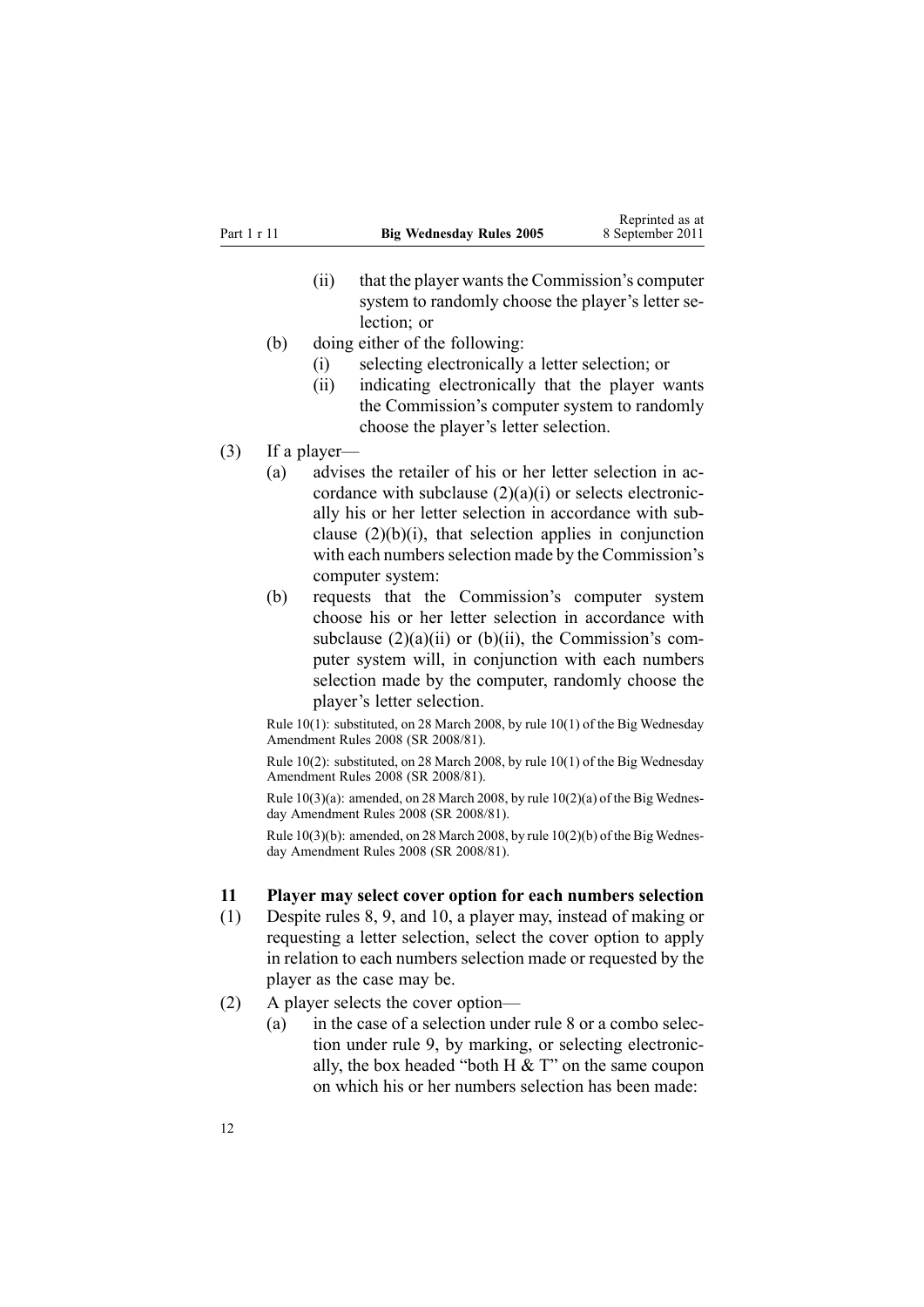- <span id="page-12-0"></span>(b) in the case of <sup>a</sup> dip selection under [rule](#page-10-0) 10, by advising the retailer, or indicating electronically, that the player wants the cover option to apply in relation to each of the player's numbers selections.
- (3) To avoid doubt, the selection of the cover option for each numbers selection results in 2 separate selections being recorded on 1 or more tickets for each numbers selection, one being the numbers selection made in conjunction with the letter "H" and the other being the numbers selection made in conjunction with the letter "T".

Rule 11(1): amended, on 28 March 2008, by rule [11\(1\)\(a\)](http://www.legislation.govt.nz/pdflink.aspx?id=DLM1221027) of the Big Wednesday Amendment Rules 2008 (SR 2008/81).

Rule 11(1): amended, on 28 March 2008, by rule [11\(1\)\(b\)](http://www.legislation.govt.nz/pdflink.aspx?id=DLM1221027) of the Big Wednesday Amendment Rules 2008 (SR 2008/81).

Rule 11(2)(a): amended, on 28 March 2008, by rule [11\(2\)](http://www.legislation.govt.nz/pdflink.aspx?id=DLM1221027) of the Big Wednesday Amendment Rules 2008 (SR 2008/81).

Rule 11(2)(b): amended, on 28 March 2008, by rule [11\(3\)](http://www.legislation.govt.nz/pdflink.aspx?id=DLM1221027) of the Big Wednesday Amendment Rules 2008 (SR 2008/81).

#### *General provisions*

## **11A Application of rules 12 to 18**

- (1) Rules 12 to 18 apply to <sup>a</sup> ticket issued in printed form by <sup>a</sup> terminal, but only rules 12, [14\(1\)](#page-13-0) and (3), and [16](#page-14-0) apply to <sup>a</sup> ticket purchased electronically.
- (2) To avoid doubt and for the purposes of [rule](#page-13-0) 13, <sup>a</sup> ticket purchased electronically cannot be cancelled. Rule 11A: inserted, on 28 March 2008, by [rule](http://www.legislation.govt.nz/pdflink.aspx?id=DLM1221028) 12 of the Big Wednesday Amendment Rules 2008 (SR 2008/81).

## **12 Entry into game**

- (1) Each selection on <sup>a</sup> ticket is <sup>a</sup> separate entry for <sup>a</sup> game.
- (2) A ticket is the only proof of <sup>a</sup> selection and is accordingly the only valid basis for claiming <sup>a</sup> prize.
- (3) A coupon has no monetary or prize value and does not in any circumstances constitute evidence of the purchase of <sup>a</sup> ticket or <sup>a</sup> selection.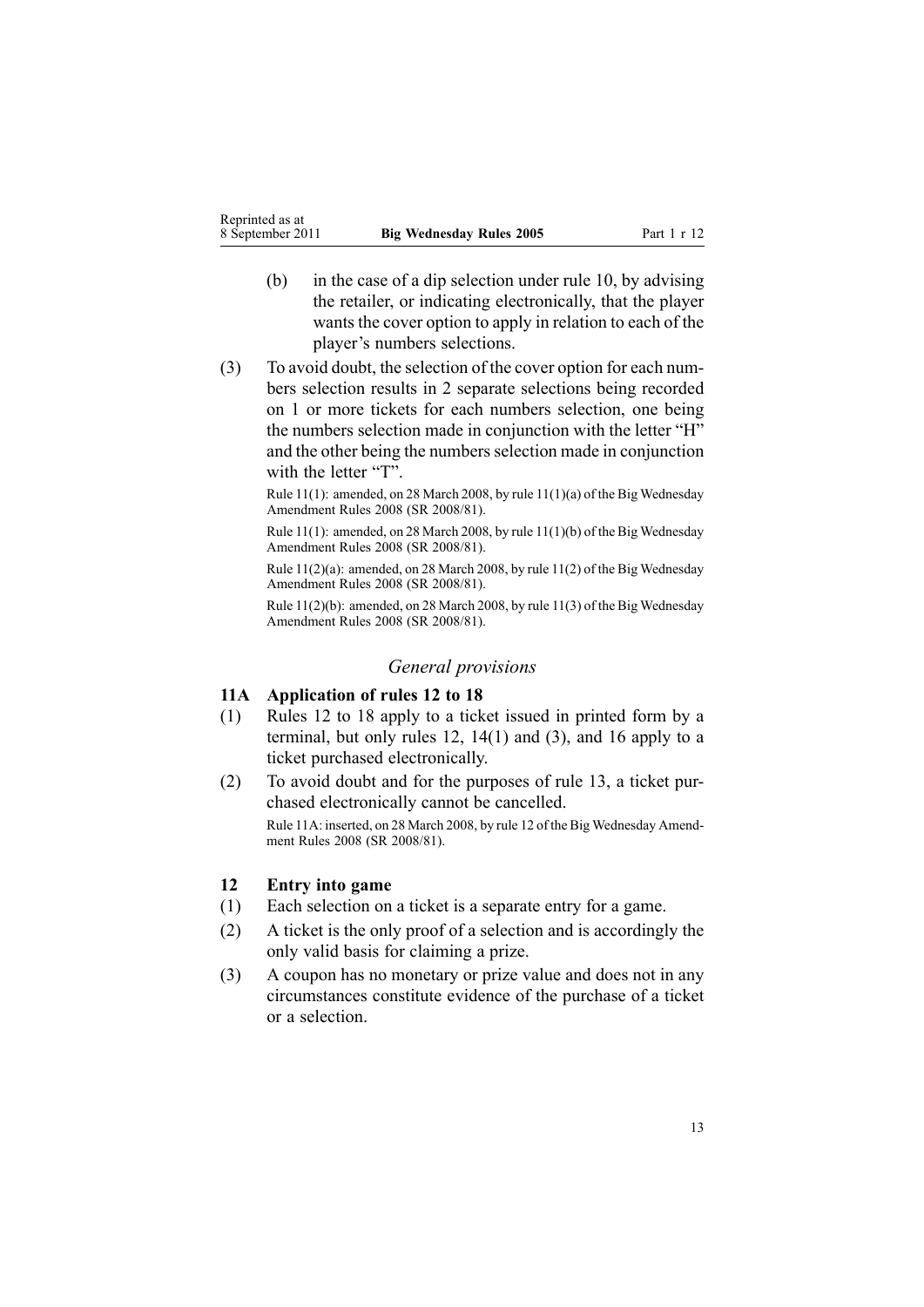### <span id="page-13-0"></span>**13 Cancellation of ticket**

- (1) A ticket may be cancelled only if it is returned to the issuing retailer before the close of ticket sales on the same day that it is purchased.
- (2) A ticket purchased on the day of drawing and eligible for that drawing may be cancelled only if it is returned to the issuing retailer on that day before ticket sales for the game close.
- (3) On cancellation of <sup>a</sup> ticket, the player is entitled to <sup>a</sup> refund from the retailer equal to the cost of the ticket.
- (4) If <sup>a</sup> ticket is cancelled, all selections recorded on the ticket are cancelled.
- (5) This rule is subject to rules 14(4), [17\(6\)](#page-15-0), [18\(7\)](#page-16-0), [39\(2\)](#page-27-0), [45\(5\)](#page-31-0), and [48\(2\)](#page-32-0).

#### **14 Player responsibility**

- (1) It is the sole responsibility of <sup>a</sup> player to verify that the selections recorded or displayed on the player's ticket correspond with those that the player made or requested and that the game number and date of drawing are correct, either, as the case may be,—
	- (a) by checking the ticket issued in printed form by <sup>a</sup> terminal; or
	- (b) before confirming the purchase of the ticket electronically.
- (2) By accepting <sup>a</sup> ticket issued in printed form, the player istaken to have accepted that the selections recorded on the ticket correspond with those that the player marked or requested.
- (3) Neither the Commission nor any other retailer is in any circumstances liable for any errors or omissions in respec<sup>t</sup> of the information recorded on any ticket (whether in relation to <sup>a</sup> selection, game numbers, or otherwise).
- (4) Cancellation of <sup>a</sup> ticket under rule 13 constitutes <sup>a</sup> player's or other claimant's only remedy if there is an error or omission on <sup>a</sup> ticket.

Rule 14(1): substituted, on 28 March 2008, by rule [13\(1\)](http://www.legislation.govt.nz/pdflink.aspx?id=DLM1221030) of the Big Wednesday Amendment Rules 2008 (SR 2008/81).

Rule 14(2): amended, on 28 March 2008, by rule [13\(2\)](http://www.legislation.govt.nz/pdflink.aspx?id=DLM1221030) of the Big Wednesday Amendment Rules 2008 (SR 2008/81).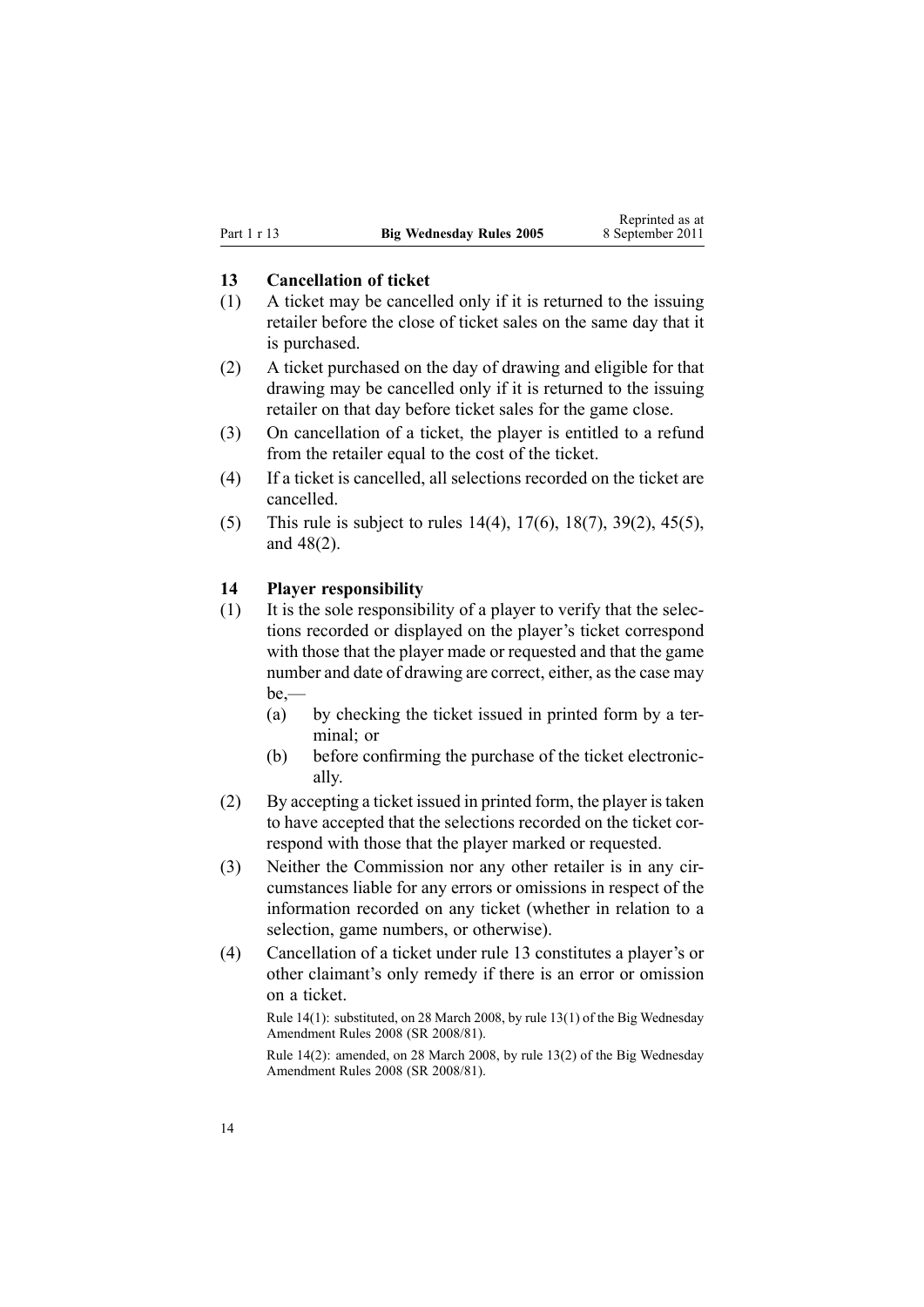#### <span id="page-14-0"></span>**15 Advance game entries**

- (1) The Commission may give players the option of making an advance game entry for <sup>a</sup> game.
- (2) To make an advance game entry for <sup>a</sup> game, <sup>a</sup> player (in addition to marking the player's selections on the coupon) advises the retailer that he or she wishes to make an advance game entry.
- (3) In the case of <sup>a</sup> player requesting <sup>a</sup> dip selection or <sup>a</sup> combo dip selection, the player makes an advance game selection entry by advising the retailer accordingly.
- (4) In all other respects, the entry must be completed and selections made in accordance with these rules.

#### **16 Multi-draw selections**

- (1) The Commission may give players the option of making <sup>a</sup> multi-draw selection for 2 or more consecutive games.
- (2) When <sup>a</sup> multi-draw selection is available, coupons must—
	- (a) show boxes designated multi-draw; and
	- (b) state the number of consecutive games that <sup>a</sup> player can enter.
- (3) To make <sup>a</sup> multi-draw selection for <sup>a</sup> game, <sup>a</sup> player (in addition to marking, or indicating electronically, his or her selections on <sup>a</sup> coupon) must mark, or indicate electronically, the appropriate multi-draw box on the coupon to indicate the number of consecutive games for which his or her player selections have been made.
- (4) To make <sup>a</sup> multi-draw selection in conjunction with <sup>a</sup> dip selection, the player must advise the retailer of, or, as the case may be, indicate electronically, the number of consecutive multi-draw games that the player wishes to play.
- (5) In all other respects, the entry must be completed and selections made in accordance with these rules.
- (6) If <sup>a</sup> ticket for <sup>a</sup> multi-draw selection that is issued in printed form by <sup>a</sup> terminal entitles the bearer of the ticket to be paid <sup>a</sup> prize, the bearer of that winning ticket must, on surrender of the ticket, be issued with <sup>a</sup> substitute ticket for any games entered that have not been drawn at the time the ticket is surrendered.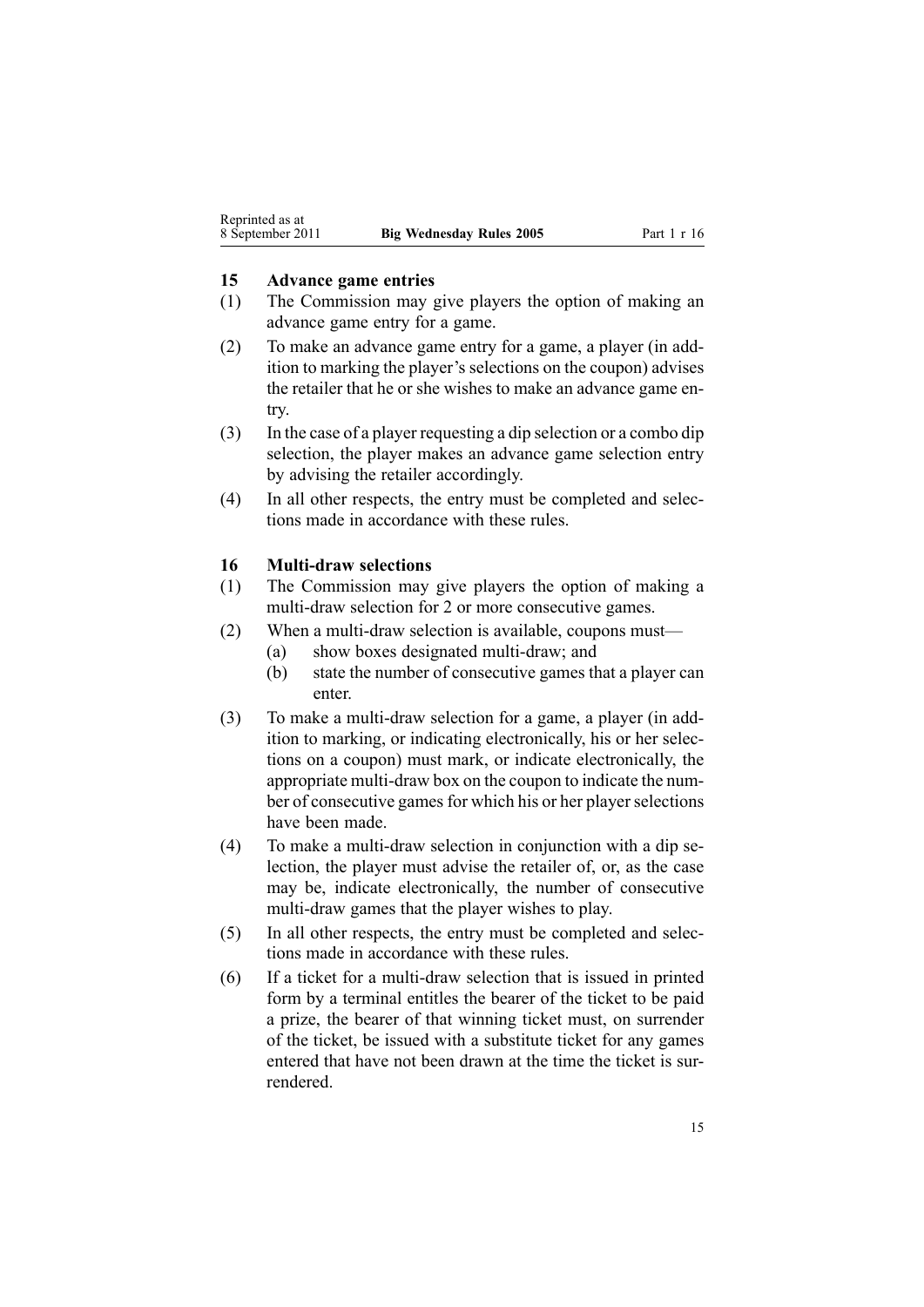<span id="page-15-0"></span>Rule 16(2)(a): amended, on 28 March 2008, by rule [14\(1\)](http://www.legislation.govt.nz/pdflink.aspx?id=DLM1221031) of the Big Wednesday Amendment Rules 2008 (SR 2008/81).

Rule 16(3): amended, on 28 March 2008, by rule [14\(2\)\(a\)](http://www.legislation.govt.nz/pdflink.aspx?id=DLM1221031) of the Big Wednesday Amendment Rules 2008 (SR 2008/81).

Rule 16(3): amended, on 28 March 2008, by rule [14\(2\)\(b\)](http://www.legislation.govt.nz/pdflink.aspx?id=DLM1221031) of the Big Wednesday Amendment Rules 2008 (SR 2008/81).

Rule 16(4): amended, on 28 March 2008, by rule [14\(3\)](http://www.legislation.govt.nz/pdflink.aspx?id=DLM1221031) of the Big Wednesday Amendment Rules 2008 (SR 2008/81).

Rule 16(6): amended, on 28 March 2008, by rule [14\(4\)](http://www.legislation.govt.nz/pdflink.aspx?id=DLM1221031) of the Big Wednesday Amendment Rules 2008 (SR 2008/81).

#### **17 Selection by post or other delivery service**

- (1) Coupons or <sup>a</sup> written reques<sup>t</sup> for <sup>a</sup> selection, in each case accompanied by the required paymen<sup>t</sup> and <sup>a</sup> stamped (with correct postage) self-addressed envelope, may be delivered by pos<sup>t</sup> or other delivery service to the office of the Commission or to <sup>a</sup> mail order retailer.
- (2) All coupons or written requests delivered by pos<sup>t</sup> or other delivery service to the Commission, or to <sup>a</sup> mail order retailer, may be entered in the next game following the game that is current at the time that the items referred to in subclause (1) are received by the Commission or by the mail order retailer.
- (3) If, at the time of processing <sup>a</sup> coupon, <sup>a</sup> selection is found to be invalid or deficient, the authorised person processing the coupon must,—
	- (a) if there are too many numbers or letters marked, delete the highest number or, as appropriate, one of the letters from the selection:
	- (b) if there are too few numbers or letters marked, select 1 or more numbers or letters, as the case may be, at random to complete the player's selection:
	- (c) in any other case, at the discretion of the Commission or the mail order retailer processing the coupon, either remedy the error and process the coupon, or refer the error back to the player for correction.
- (4) Players making selections by pos<sup>t</sup> or other delivery service facility must bear and accep<sup>t</sup> (without recourse to either the Commission or the mail order retailer) the consequences of any failure to win <sup>a</sup> prize or prizes due to delays, errors, or omissions on the par<sup>t</sup> of the Commission or on the par<sup>t</sup> of <sup>a</sup>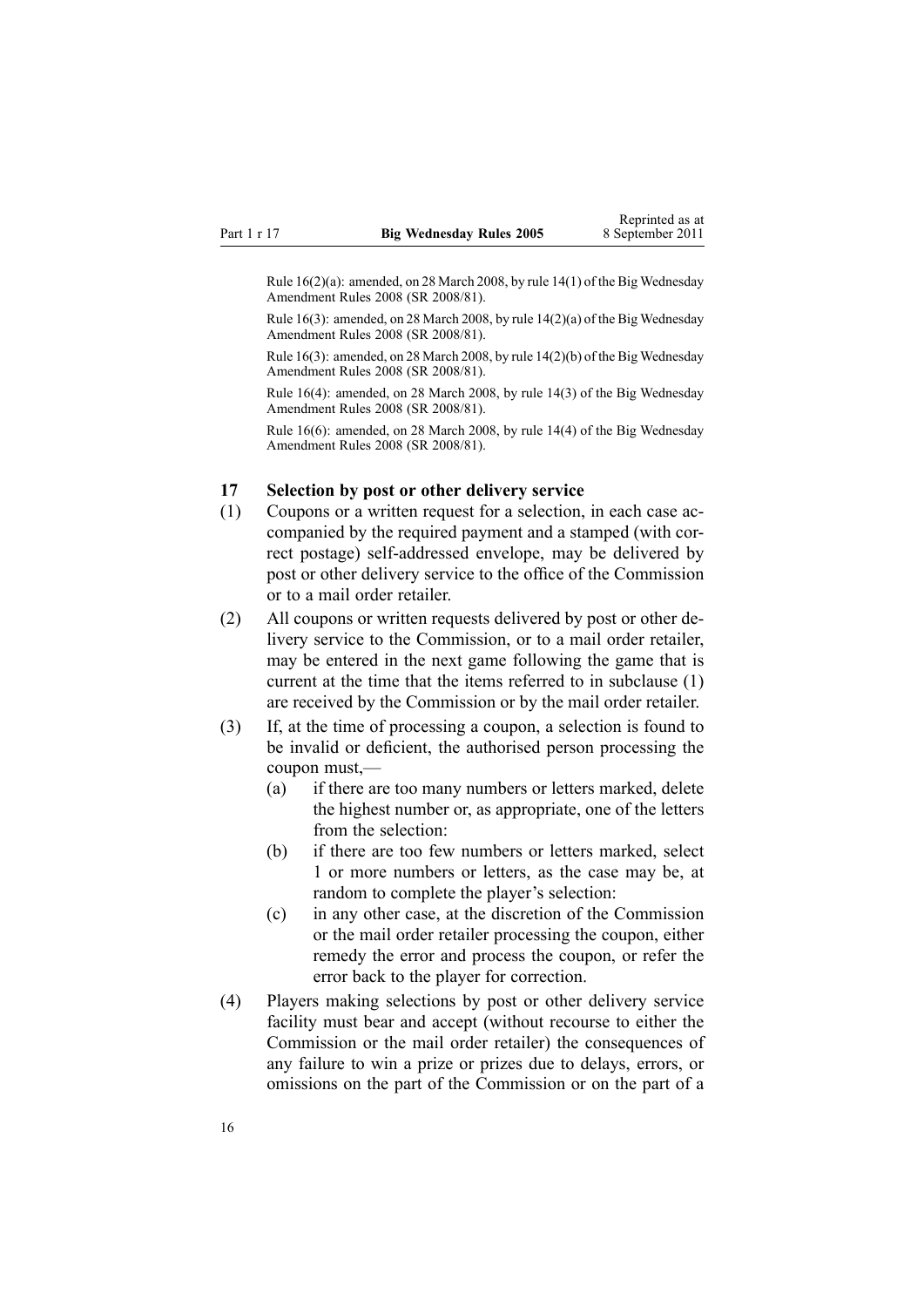<span id="page-16-0"></span>mail order retailer in processing coupons or written requests, or arising from loss of coupons, written requests, or tickets in transit.

- (5) Tickets must be forwarded to <sup>a</sup> player by pos<sup>t</sup> using the stamped self-addressed envelope supplied by the player.
- (6) A ticket issued to <sup>a</sup> player making <sup>a</sup> selection by pos<sup>t</sup> or other delivery service facility may not be cancelled.

## **18 Players agents**

- (1) A players agen<sup>t</sup> may, at premises approved by the Commission, accep<sup>t</sup> completed coupons on behalf of <sup>a</sup> player, forward the coupons to the terminal of the players agen<sup>t</sup> for the issue of <sup>a</sup> ticket, and then forward the ticket to the player.
- (2) A ticket issued in accordance with subclause (1) is for the game next following the game that is current at the time the ticket is issued.
- (3) In addition to receiving from <sup>a</sup> player the cost of his or her selections, <sup>a</sup> players agen<sup>t</sup> is entitled to charge the player <sup>a</sup> fee for processing his or her coupon and forwarding the ticket to the player.
- (4) The amount of the fee charged in accordance with subclause (3) is the amount approved by the Commission.
- (5) If, at the time of processing <sup>a</sup> coupon, any selection is found to be invalid or deficient, the players agen<sup>t</sup> processing the coupon must,—
	- (a) if there are too many numbers or letters marked, delete the highest number or, as appropriate, one of the letters from the selection:
	- (b) if there are too few numbers or letters marked, select 1 or more numbers or letters at random to complete the selection:
	- (c) in any other case, at the discretion of the Commission or the players agen<sup>t</sup> processing the coupon, either remedy the error and process the coupon, or refer the error back to the player for correction.
- (6) A player who uses <sup>a</sup> players agen<sup>t</sup> must bear and accep<sup>t</sup> (without recourse to either the Commission or the players agent) the consequences of any failure to win <sup>a</sup> prize or prizes because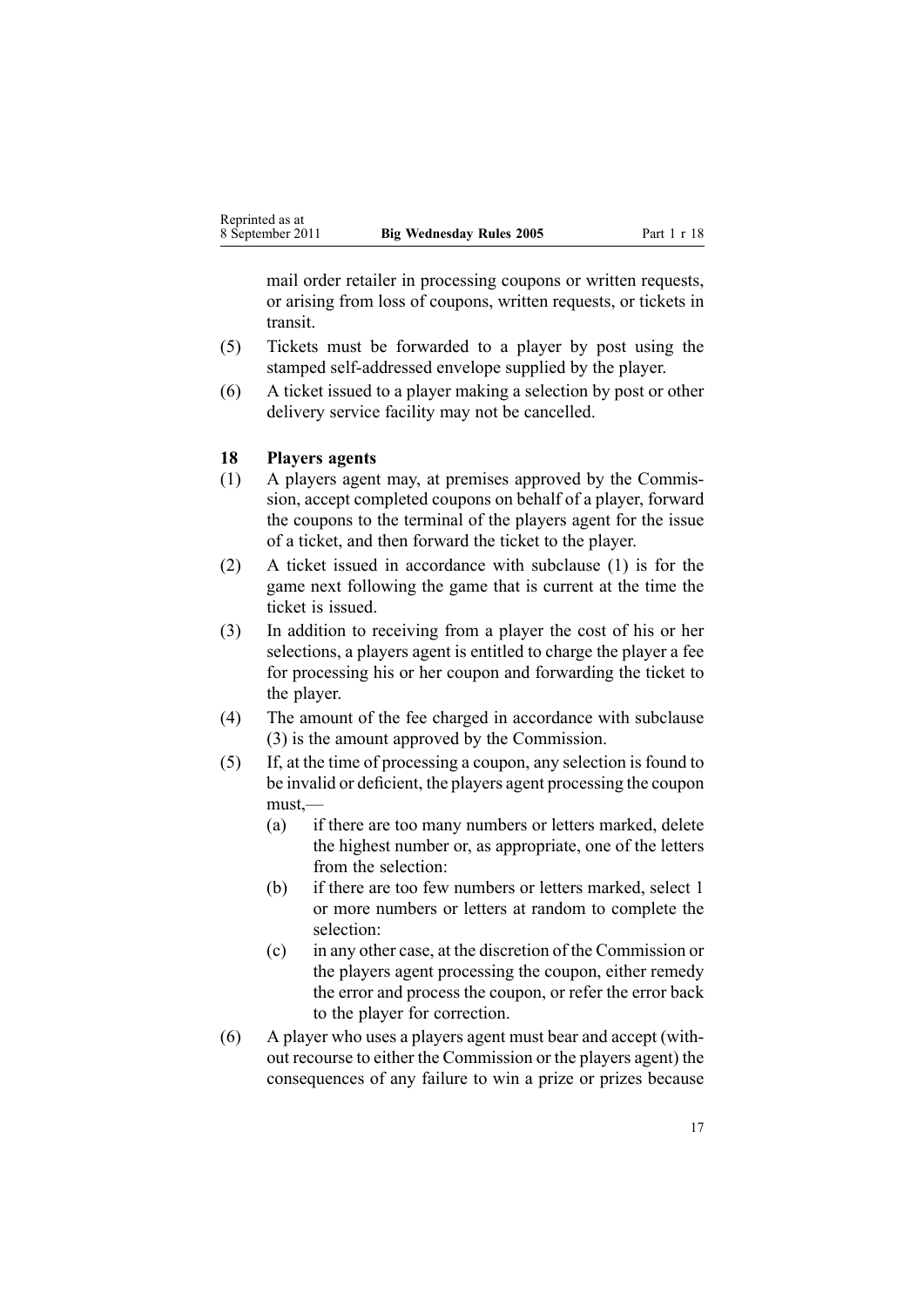<span id="page-17-0"></span>of delays, errors, or omissions on the par<sup>t</sup> of <sup>a</sup> players agen<sup>t</sup> in processing coupons or that arise from loss of coupons or tickets in transit.

(7) Tickets issued to players using the services of <sup>a</sup> players agen<sup>t</sup> may not be cancelled.

# **Part 2 Drawings and prize divisions**

#### **19 Procedure for drawings**

Drawings must be conducted in accordance with the Act at times and places, and in accordance with the methods, policies, and procedures, determined by the Commission.

## **20 Selection of winning numbers and winning letter**

- (1) Drawings must be made using electro-mechanical drawing equipment or any other equipment that the Commission may determine.
- (2) At each drawing there must be randomly selected—
	- (a) the winning numbers; and
	- (b) the winning letter.

## **21 Amount of prize pool for game**

- (1) The prize pool for <sup>a</sup> game must be determined by the Commission, but must be an amount not less than 60% of the turnover for the game.
- (2) The Commission may set aside, from out of the prize pool for <sup>a</sup> game, an amount up to <sup>a</sup> maximum of 10% of ticket sales for the game to be paid into the prize reserve fund under [rule](#page-23-0) 32.
- (3) The available prize pool for <sup>a</sup> game therefore comprises—
	- (a) the prize pool for the game as determined by the Commission under subclause (1), less any amount set aside for the prize reserve fund; and
	- (b) any additional amounts in accordance with [rule](#page-20-0) 24 or [rule](#page-20-0) 25; and
	- (c) any reallocation of the prize pool in accordance with [rule](#page-21-0) 26 or [rule](#page-22-0) 30.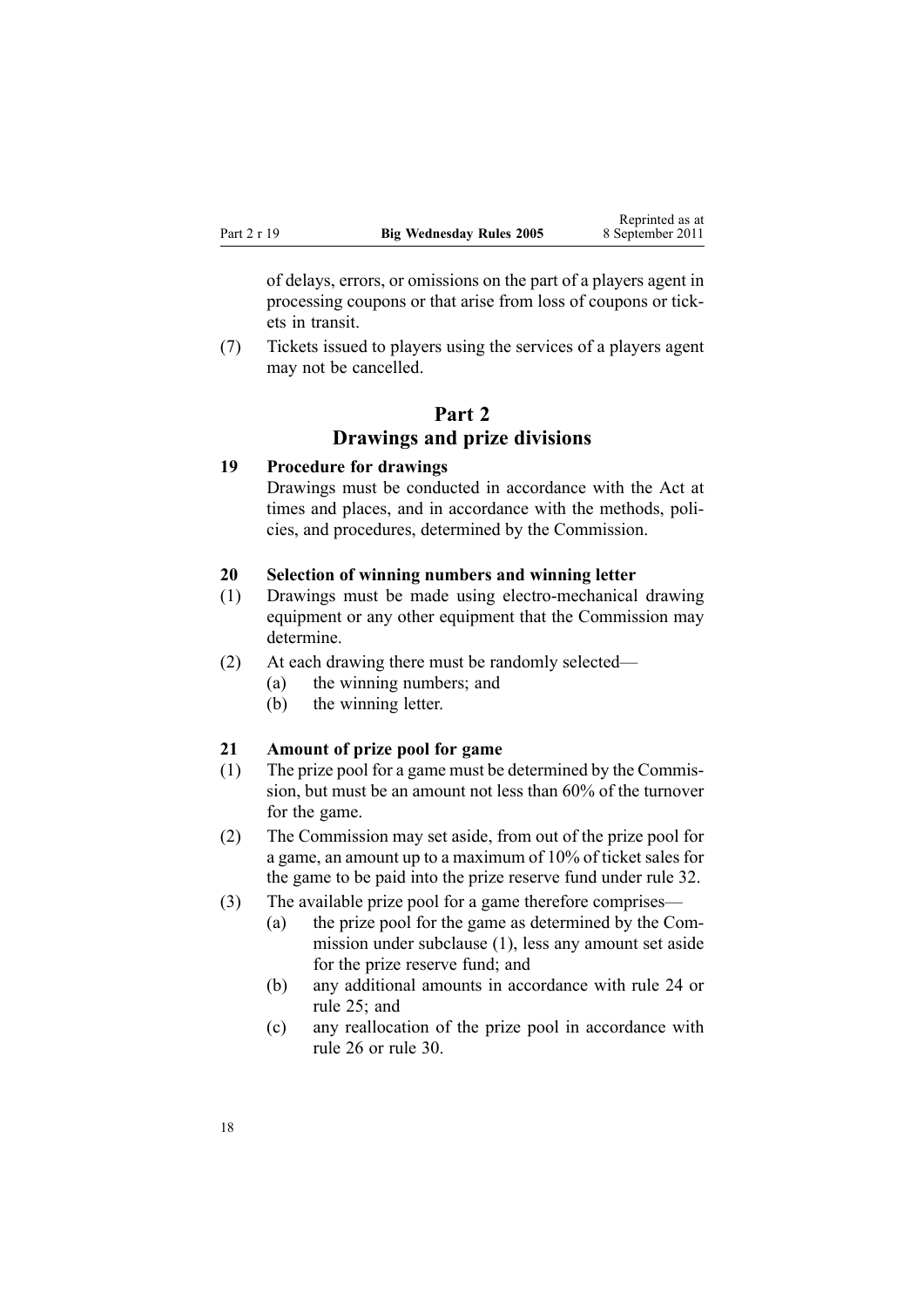#### <span id="page-18-0"></span>**22 Prize divisions and allocation of prize pool**

- (1) The prize divisions in <sup>a</sup> game are as follows:
	- (a) division 1, being—
		- (i) <sup>a</sup> numbers selection that correctly matches, in any order, the 6 winning numbers drawn in that game; and
		- (ii) <sup>a</sup> letter selection made in conjunction with the numbers selection that correctly matches the winning letter drawn in that game:
	- (b) division 2, being <sup>a</sup> numbers selection that correctly matches, in any order, the 6 winning numbers drawn in that game:
	- (c) division 3, being <sup>a</sup> numbers selection that correctly matches, in any order, 5 of the 6 winning numbers drawn in that game:
	- (d) division 4, being <sup>a</sup> numbers selection that correctly matches, in any order, 4 of the 6 winning numbers drawn in that game:
	- (e) division 5, being—
		- (i) <sup>a</sup> numbers selection that correctly matches, in any order, 3 of the 6 winning numbers drawn in that game; and
		- (ii) <sup>a</sup> letter selection made in conjunction with the numbers selection that correctly matches the winning letter drawn in that game:
	- (f) division 6, being <sup>a</sup> numbers selection that correctly matches, in any order, 3 of the 6 winning numbers drawn in that game.
- (2) The available prize pool must be allocated between the prize divisions as follows:
	- (a) division 1, 67.06% of the prize pool for the game after division 6 prizes have been allocated:
	- (b) division 2, 0.66% of the prize pool for the game after division 6 prizes have been allocated:
	- (c) division 3, 3.99% of the prize pool for the game after division 6 prizes have been allocated:
	- (d) division 4, 4.29% of the prize pool for the game after division 6 prizes have been allocated: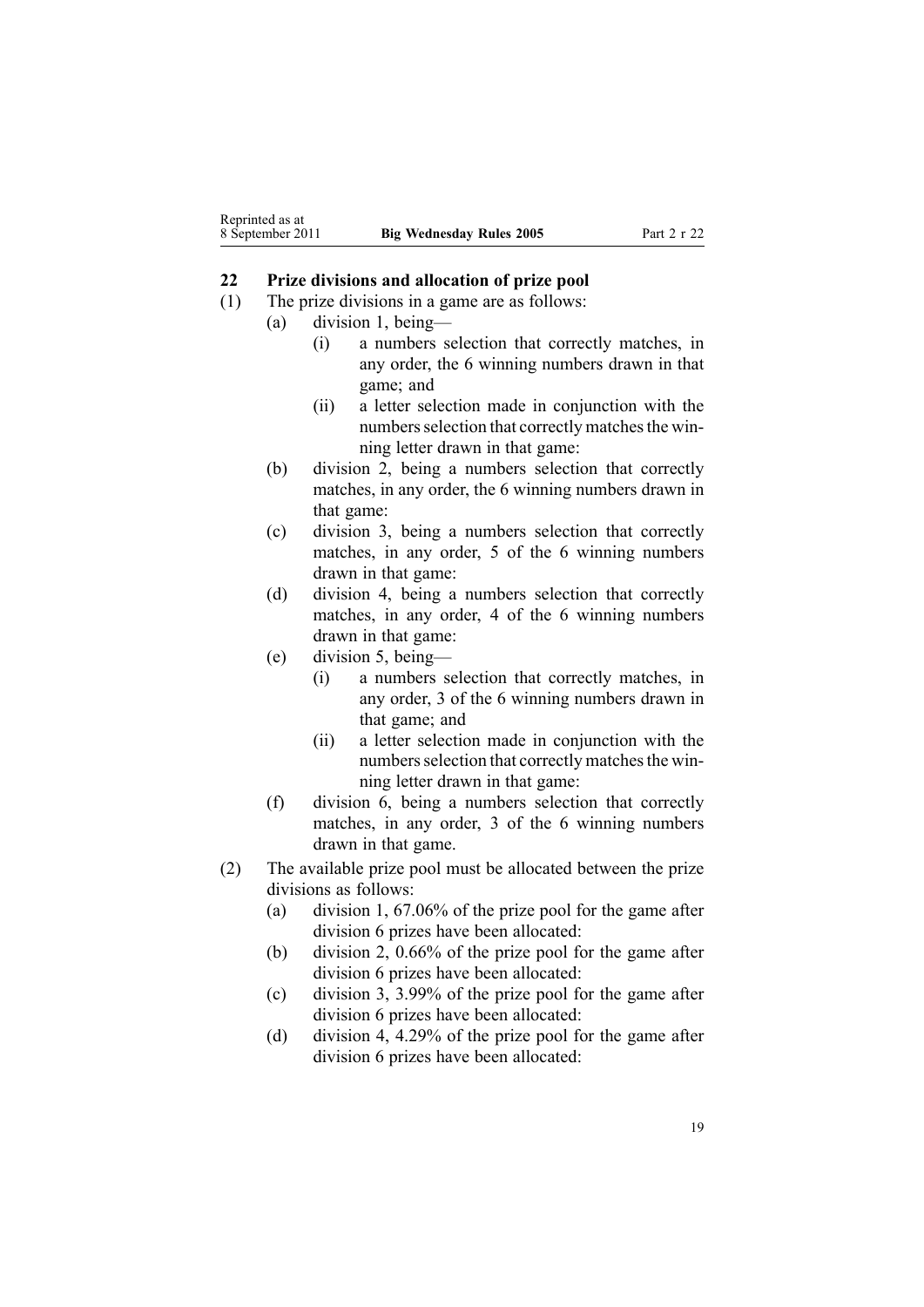- <span id="page-19-0"></span>(e) division 5, 24% of the prize pool for the game after division 6 prizes have been allocated:
- (f) division 6, to be paid and satisfied as <sup>a</sup> bonus ticket containing the minimum number of selections for the next game in accordance with, and subject to, [rule](#page-31-0) 45.
- (3) In all prize divisions, excep<sup>t</sup> division 6, the allocation of the available prize pool between prize divisions is not subject to rounding off.
- (4) For the purposes of subclause  $(2)(a)$ ,—
	- (a) the division 1 prize pool may comprise <sup>a</sup> combination of prize money and non-cash prizes in the proportion that the Commission thinks fit; and
	- (b) if paragraph (a) applies, the sum of those prizes must be treated as 1 prize for the purposes of [rule](#page-22-0) 31.

Rule 22(1)(e): substituted, on 8 September 2011, by rule [5\(1\)](http://www.legislation.govt.nz/pdflink.aspx?id=DLM3848530) of the Big Wednesday Amendment Rules 2011 (SR 2011/258).

Rule 22(1)(f): added, on 8 September 2011, by rule [5\(1\)](http://www.legislation.govt.nz/pdflink.aspx?id=DLM3848530) of the Big Wednesday Amendment Rules 2011 (SR 2011/258).

Rule 22(2): substituted, on 8 September 2011, by rule [5\(2\)](http://www.legislation.govt.nz/pdflink.aspx?id=DLM3848530) of the Big Wednesday Amendment Rules 2011 (SR 2011/258).

Rule 22(3): amended, on 8 September 2011, by rule [5\(3\)](http://www.legislation.govt.nz/pdflink.aspx?id=DLM3848530) of the Big Wednesday Amendment Rules 2011 (SR 2011/258).

#### *Jackpots for division 1 and division 2*

## **23 General provisions relating to jackpots**

- (1) For the purposes of [rules](#page-20-0) 24 and [25](#page-20-0), the Commission—
	- (a) must determine for each of division 1 and division 2—
		- (i) the maximum amount of the allocation of the prize pool (the **threshold amount**); and
		- (ii) the maximum number of consecutive games for which <sup>a</sup> jackpot may occur (the **maximum number of games**):
	- (b) may nominate <sup>a</sup> specified Big Wednesday date for the division 1 prize pool or the division 2 prize pool (or both).
- (2) The Commission may revoke a determination made under subclause (1)(a) and make another determination under that subclause that takes effect after the division 1 or division 2 prize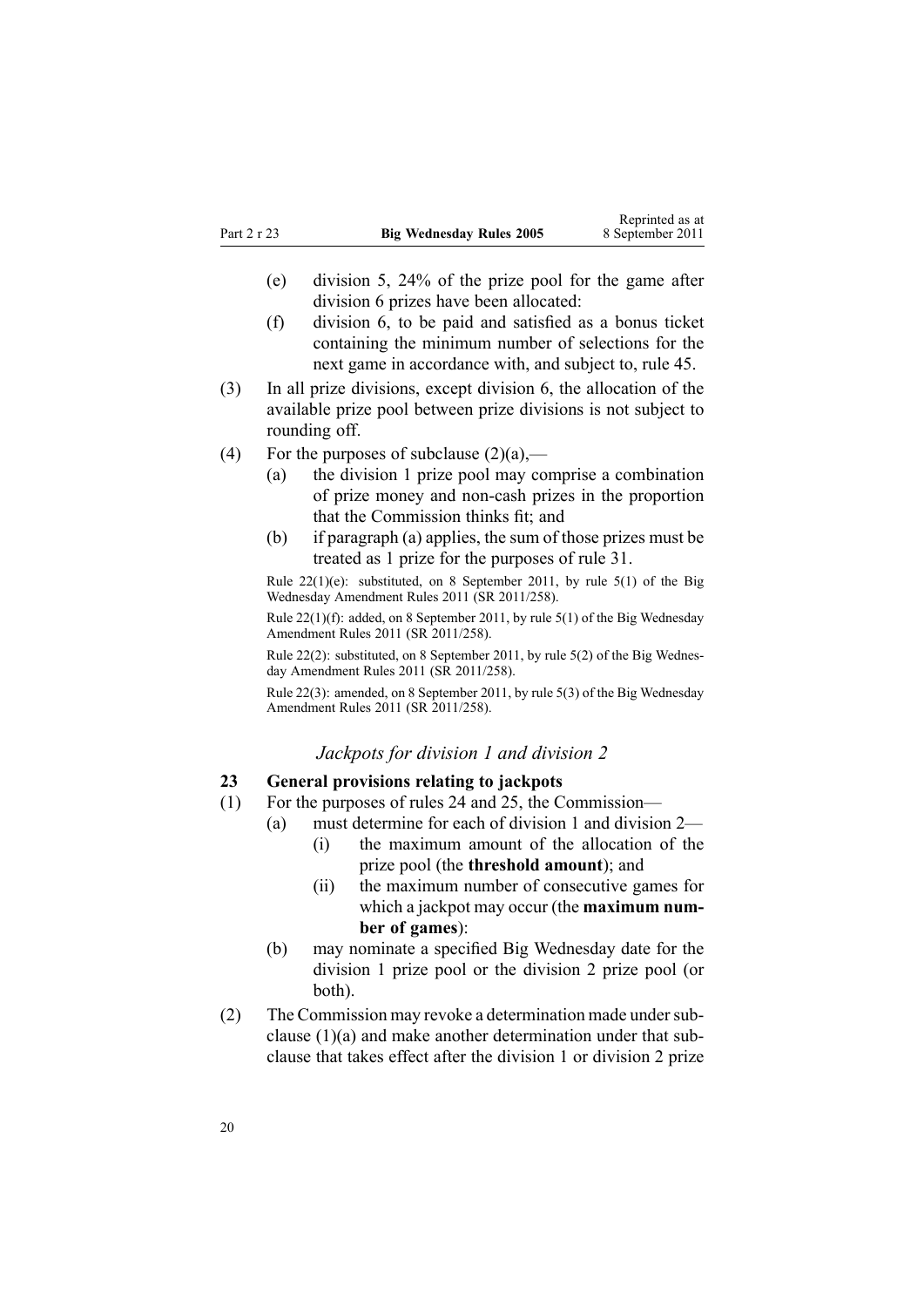<span id="page-20-0"></span>pool (or both) has been won or allocated under the determination being revoked.

(3) The Commission must, as soon as reasonably practicable after making <sup>a</sup> determination or <sup>a</sup> nomination under subclause (1), give public notice of the determination or nomination in the manner that the Commission thinks fit.

Rule 23(1)(a): substituted, on 3 October 2010, by [rule](http://www.legislation.govt.nz/pdflink.aspx?id=DLM3166114) 5 of the Big Wednesday Amendment Rules 2010 (SR 2010/274).

#### **24 Jackpots for division 1 prize pool**

- (1) This rule applies if, as <sup>a</sup> result of any drawing, there is no division 1 winning selection for <sup>a</sup> game.
- (2) The portion of the available prize pool for the game that was allocated to division 1 in that drawing must be added, subject to the restriction in subclause (3), to the division 1 allocation in the next game (**jackpot**).
- (3) A jackpot may not occur—
	- (a) if, as at the conclusion of the drawing referred to in subclause (1), the jackpot would result in the total of the division 1 allocation in the next game exceeding the threshold amount for division 1; or
	- (b) for more than the maximum number of games for division 1.
- (4) If <sup>a</sup> jackpot may not occur because of subclause (3), the division 1 allocation must be added to the prize pool allocation for the next lowest prize division with 1 or more winning selections.

Rule 24: substituted, on 3 October 2010, by [rule](http://www.legislation.govt.nz/pdflink.aspx?id=DLM3166115) 6 of the Big Wednesday Amendment Rules 2010 (SR 2010/274).

#### **25 Jackpots for division 2 prize pool**

- (1) This rule applies if, as <sup>a</sup> result of any drawing, there is no division 2 winning selection for <sup>a</sup> game.
- (2) The portion of the available prize pool for the game that was allocated to division 2 in that drawing must be added, subject to the restriction in subclause (3), to the division 2 allocation in the next game (**jackpot**).
- (3) A jackpot may not occur—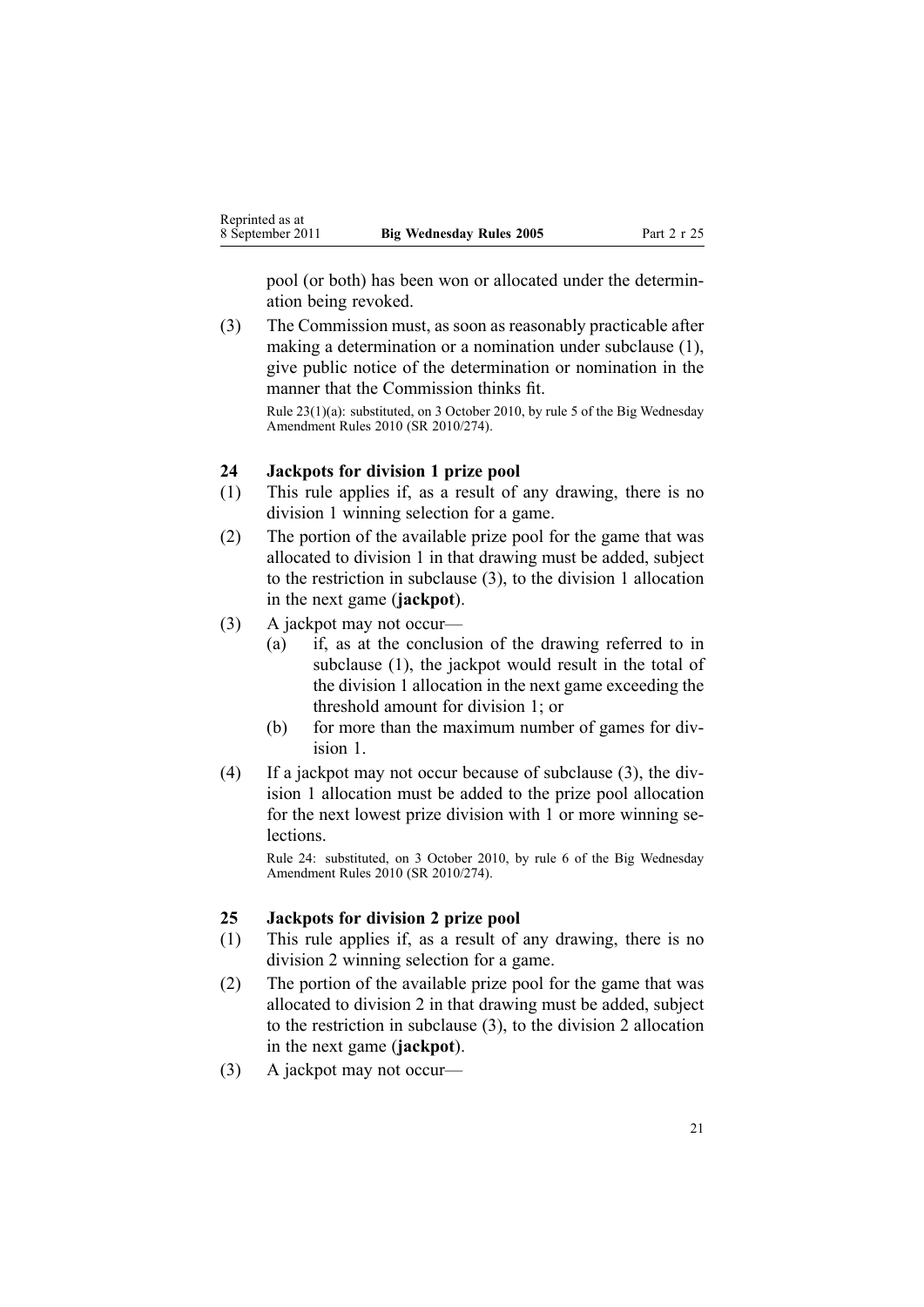- <span id="page-21-0"></span>(a) if, as at the conclusion of the drawing referred to in subclause (1), the jackpot would result in the total of the division 2 allocation in the next game exceeding the threshold amount for division 2; or
- (b) for more than the maximum number of games for division 2.
- (4) If <sup>a</sup> jackpot may not occur because of subclause (3), the division 2 allocation must be added to the prize pool allocation for the next lowest prize division with 1 or more winning se**lections**

Rule 25: substituted, on 3 October 2010, by [rule](http://www.legislation.govt.nz/pdflink.aspx?id=DLM3166117) 7 of the Big Wednesday Amendment Rules 2010 (SR 2010/274).

## **26 Reallocation of prize pool if no winning selection on specified Big Wednesday date**

- (1) This rule applies if there is no division 1 winning selection or division 2 winning selection (or both) in <sup>a</sup> game on <sup>a</sup> specified Big Wednesday date.
- (2) The prize pool allocation for division 1 or division 2 (or both) for that game (including any additions under rule [24\(1\)](#page-20-0) or [rule](#page-20-0) [25\(1\)\)](#page-20-0) must be added to the prize pool allocation for the next lowest prize division with 1 or more winning selections.

## *Prize allocation: Division 1*

# **27 One winning selection in division 1**

If, in any game, there is 1 winning selection in division 1, the player with the winning selection is entitled to receive—

- (a) the prize money (if any) allocated to that division; and
- (b) the non-cash prizes (if any), or the cash value of those prizes, allocated to that division.

#### **28 Two or more winning selections in division 1**

If, in any game, there are 2 or more winning selections in division 1, each player with <sup>a</sup> winning selection is entitled to receive—

(a) an equal share of the prize money (if any) allocated to that division; and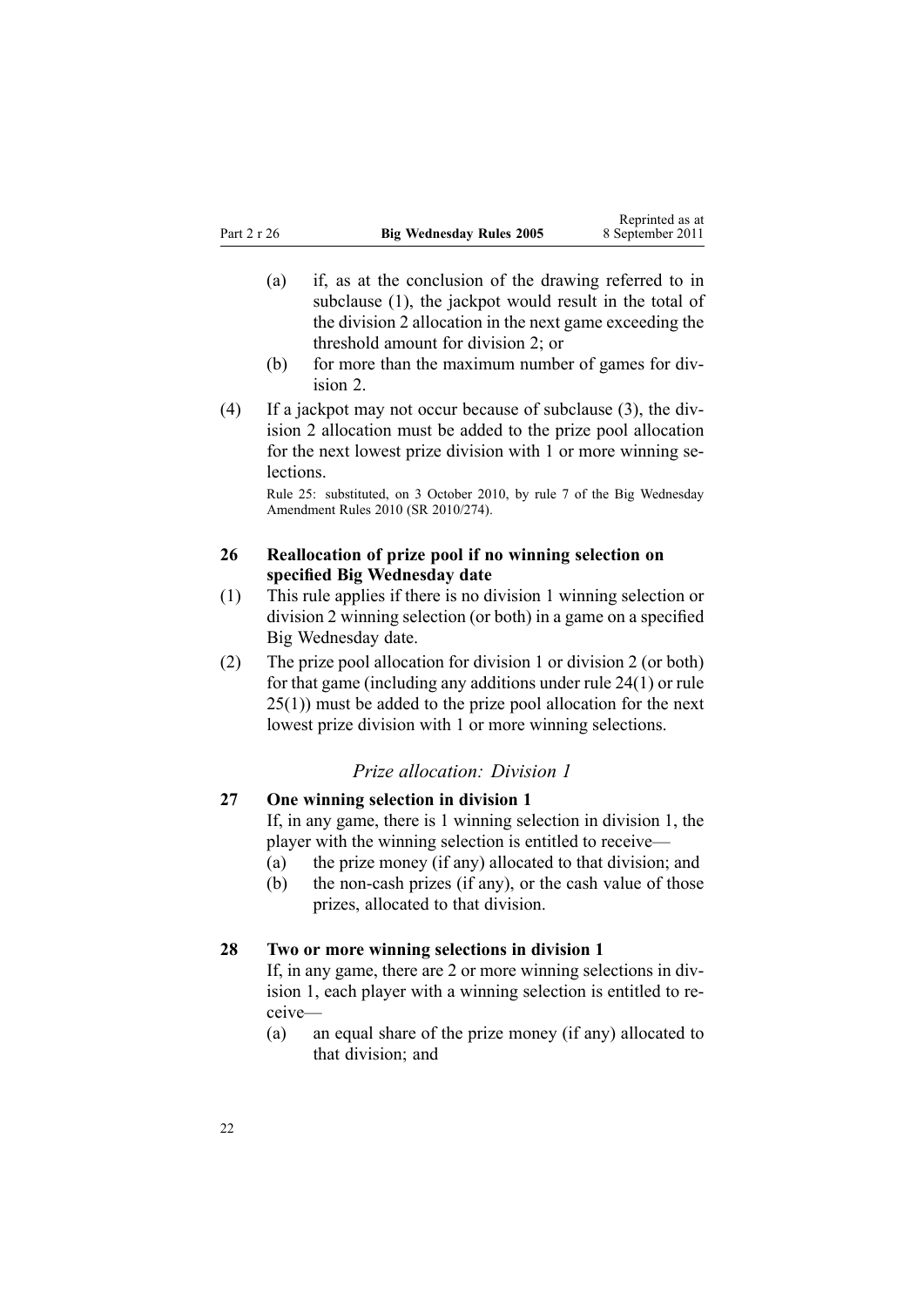<span id="page-22-0"></span>(b) an equal share of the cash value of each of the non-cash prizes (if any) allocated to that division.

## *Prize allocation: Other divisions*

## **29 More than 1 winning selection in other prize divisions**

- (1) If, in any game, there is more than 1 winning selection in any prize division (except division 6), the prize pool allocated to that division must be shared equally between each player or other claimant with <sup>a</sup> winning selection in the division.
- (2) On sharing the prize allocation for any prize division, the amounts distributed to each player or other claimant with <sup>a</sup> winning selection must be rounded as follows:
	- (a) prize amounts that are 50 cents or more above an amount in dollars must be rounded up to the nearest dollar; and
	- (b) prize amounts that are less than 50 cents above an amount in dollars must be rounded down to the nearest dollar.
- (3) Any money left over after the rounding process has been carried out must be paid into the prize reserve fund.

Rule 29(1): amended, on 8 September 2011, by [rule](http://www.legislation.govt.nz/pdflink.aspx?id=DLM3855300) 6 of the Big Wednesday Amendment Rules 2011 (SR 2011/258).

# **30 Reallocation of prize pool if no winning selection in divisions below division 2**

- (1) If, in any drawing, there is no winning selection in any division below division 2, then that portion of the prize pool allocated to that prize division must be added to the prize pool allocated to the next lowest prize division in the game with <sup>a</sup> winning selection.
- (2) If there is no lower prize division with <sup>a</sup> winning selection, the portion of the prize pool concerned must be added to the total available prize pool for the next game.

#### **31 No more than 1 prize for each winning selection** Each winning selection is eligible for 1 prize only.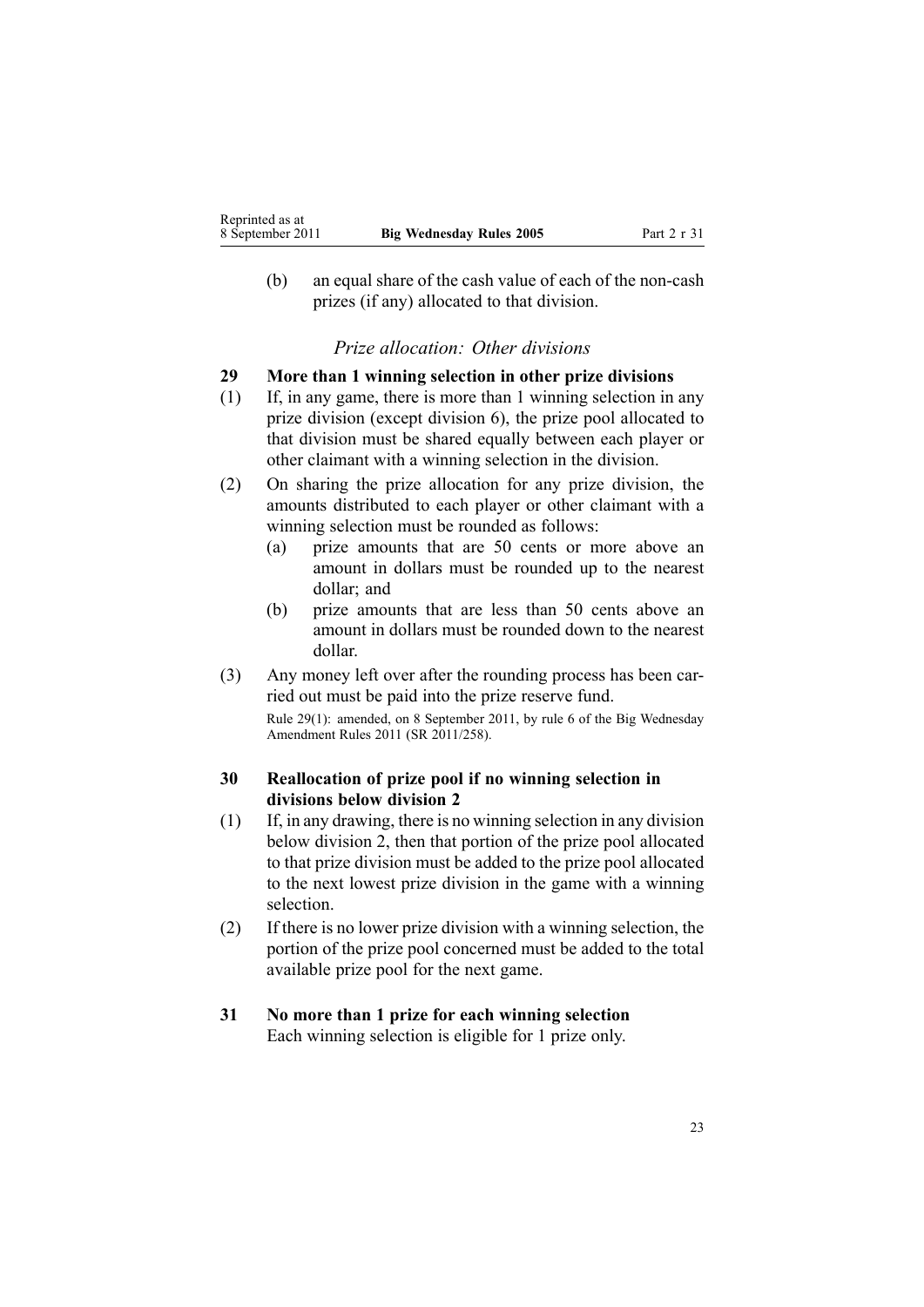#### *General provisions*

## <span id="page-23-0"></span>**32 Prize reserve fund**

- (1) The Commission must pay into the prize reserve fund—
	- (a) the amounts that the Commission—
		- (i) may set aside for paymen<sup>t</sup> into the fund under rule [21\(2\)](#page-17-0); or
		- (ii) must pay into the fund under rule [29\(3\)](#page-22-0); and
	- (b) the prize money or the cash value of any non-cash prizes or bonus tickets in respec<sup>t</sup> of tickets that do not comply with the requirements in [rule](#page-26-0) 38, and any provision of [subpart](http://www.legislation.govt.nz/pdflink.aspx?id=DLM209728) 2 of Part 3 of the Act; and
	- (c) the prize money or the cash value of any non-cash prizes or bonus tickets unclaimed after 12 months from the date of drawing.
- (2) The Commission may, either before or after <sup>a</sup> drawing, allocate from the prize reserve fund any sum of money that it sees fit—
	- (a) to the total available prize pool for any game; or
	- (b) to <sup>a</sup> particular prize allocation for <sup>a</sup> prize division or divisions of any game (except division 6); or
	- (c) to any extraordinary prize determined in accordance with [rule](#page-24-0) 34.

Rule 32(2)(b): amended, on 8 September 2011, by [rule](http://www.legislation.govt.nz/pdflink.aspx?id=DLM3848531) 7 of the Big Wednesday Amendment Rules 2011 (SR 2011/258).

#### **33 Results**

- (1) The results of each drawing must be available from retailers in their sales premises as soon as practicable after each drawing and may also be published in any other manner that the Commission may determine.
- (2) The information available must include—
	- (a) the number of the game; and
	- (b) the winning numbers and the winning letter; and
	- (c) the total prize pool for the game; and
	- (d) the amount payable for each winning selection in each prize division for each game; and
	- (e) any other information as the Commission may determine.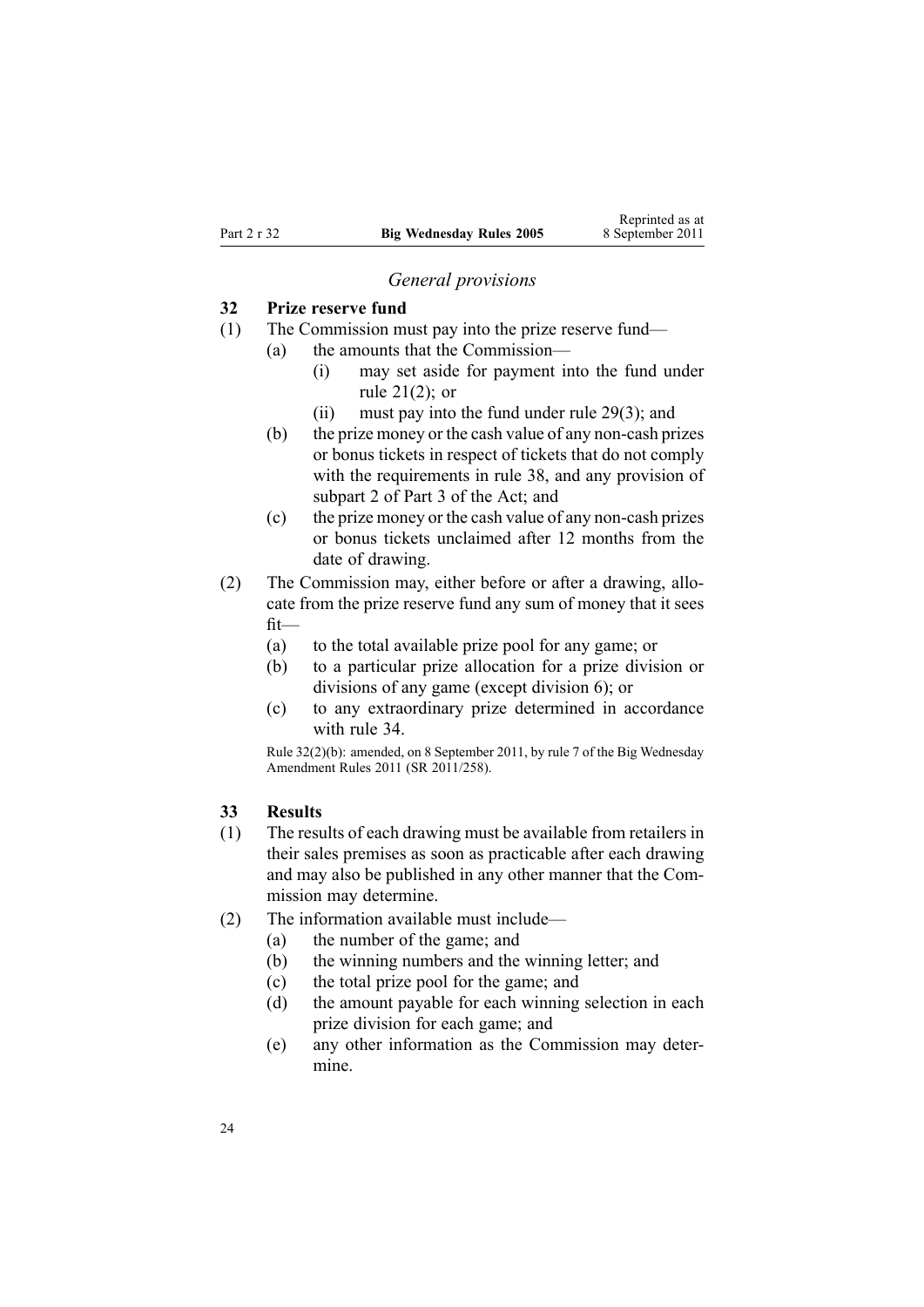- <span id="page-24-0"></span>(3) The Commission must maintain <sup>a</sup> record of the results of <sup>a</sup> drawing for at least 12 months after the drawing.
- (4) The Commission may publish the name of any division 1 or division 2 prize winner who, on the prize claim form, authorises the publication of his or her name as <sup>a</sup> prize winner.

# **34 Extraordinary prizes**

(1) The Commission may—

- (a) determine to conduct <sup>a</sup> draw for extraordinary prizes in <sup>a</sup> game; and
- (b) determine—
	- (i) the value of the extraordinary prizes to be distributed in accordance with the draw; and
	- (ii) the class of player, or classes of players, that may enter the draw; and
- (c) conduct the draw.
- (2) In subclause (1), **draw** means <sup>a</sup> draw that—
	- (a) may be entered by members of—
		- (i) <sup>a</sup> particular class of player; or
		- (ii) particular classes of players; or
		- (iii) all classes of players; and
	- (b) determines the players entitled to extraordinary prizes—
		- (i) by lot; or
		- (ii) on <sup>a</sup> random basis; or
		- (iii) wholly by chance.
- (3) Any sum or sums of money for extraordinary prizes must be allocated from the prize reserve fund.
- (4) This rule is not affected by [rule](#page-22-0) 31.

# **Part 3**

# **Payment of prizes and ticket validation requirements**

# **35 Payment of prizes**

- (1) Prizes payable to players are payable in prize money, as noncash prizes, or as bonus tickets.
- (2) A prize that is won through <sup>a</sup> ticket issued in printed form by <sup>a</sup> terminal and is payable to <sup>a</sup> player in accordance with these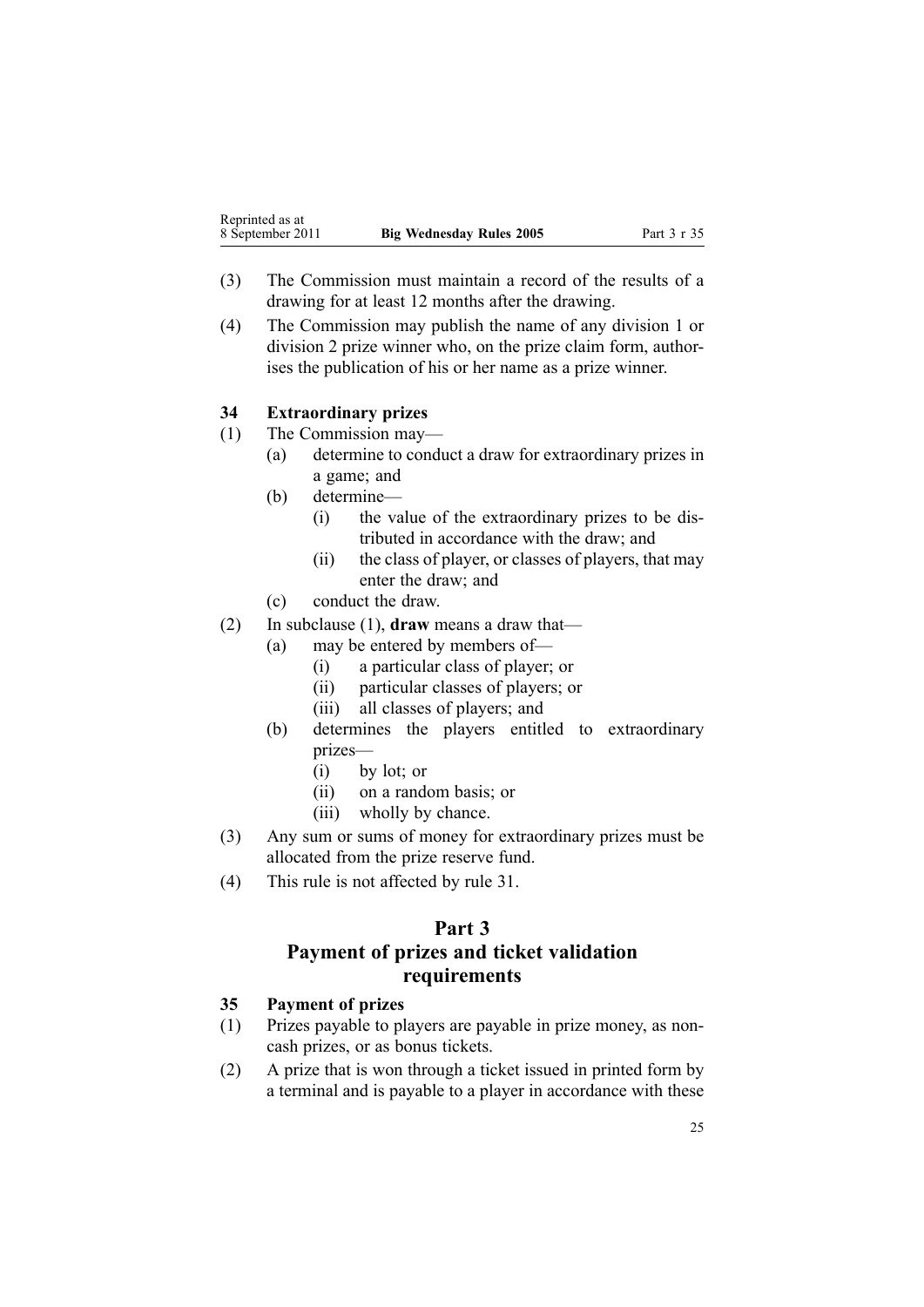<span id="page-25-0"></span>rules may be claimed from and including the day following the drawing as <sup>a</sup> result of which the prize has been won.

(3) That prize is available for paymen<sup>t</sup> only when the terminal and the Commission's online gaming computer system are operating.

Rule 35(2): amended, on 28 March 2008, by rule [15\(1\)](http://www.legislation.govt.nz/pdflink.aspx?id=DLM1221032) of the Big Wednesday Amendment Rules 2008 (SR 2008/81).

Rule 35(3): amended, on 28 March 2008, by rule [15\(2\)](http://www.legislation.govt.nz/pdflink.aspx?id=DLM1221032) of the Big Wednesday Amendment Rules 2008 (SR 2008/81).

## **36 Determination of prize claims**

- (1) In all cases, the determination of prize entitlement is subject to the ticket validation requirements set out in [rule](#page-26-0) 38.
- (2) A ticket issued in printed form by <sup>a</sup> terminal must in all circumstances be regarded by the Commission and by retailers as being owned by the bearer (physical possessor) of the ticket who is determined in accordance with these rules.
- (3) The person named on <sup>a</sup> duly completed prize claim form must be treated as the bearer of the ticket issued in printed form by <sup>a</sup> terminal that accompanies the prize claim form.

Rule 36(2): amended, on 28 March 2008, by rule [16\(1\)](http://www.legislation.govt.nz/pdflink.aspx?id=DLM1221033) of the Big Wednesday Amendment Rules 2008 (SR 2008/81).

Rule 36(3): amended, on 28 March 2008, by rule [16\(2\)](http://www.legislation.govt.nz/pdflink.aspx?id=DLM1221033) of the Big Wednesday Amendment Rules 2008 (SR 2008/81).

## **37 Further provisions relating to determination of prize claims**

- (1) For the purposes of rule 36(3), if more than 1 person is named on <sup>a</sup> prize claim form, the person first named must be treated as the bearer of the accompanying ticket.
- (2) Even though <sup>a</sup> ticket bears the name or other identification of another person or <sup>a</sup> syndicate, retailers—
	- (a) must recognise only the bearer of the ticket as the owner; and
	- (b) excep<sup>t</sup> as ordered by <sup>a</sup> Court of competent jurisdiction, are not bound to take notice of any trust (express, implied, or constructive) to which any ticket or prize may be subject.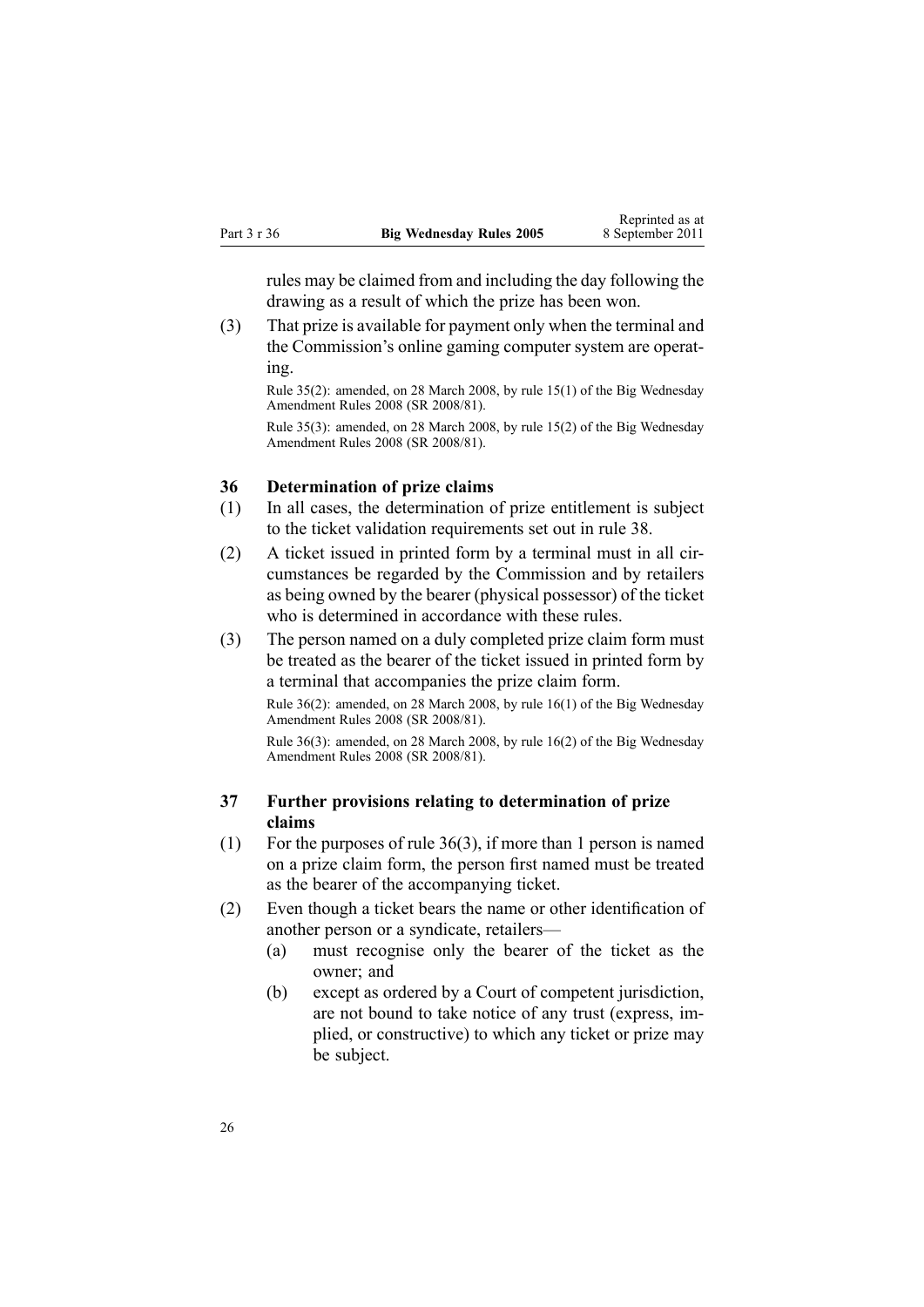| Reprinted as at  |                                 |
|------------------|---------------------------------|
| 8 September 2011 | <b>Big Wednesday Rules 2005</b> |

<span id="page-26-0"></span>Reprinted as at

- (3) The surrender of <sup>a</sup> ticket to <sup>a</sup> retailer and the receipt by the bearer of the ticket of <sup>a</sup> prize payable in respec<sup>t</sup> of the ticket is <sup>a</sup> good and complete discharge of the Commission's obligations, despite any notice the Commission may have of the alleged right, title, interest, or claim of any other person or persons to the prize.
- (4) Neither the Commission nor any other retailer is responsible or liable as <sup>a</sup> result of the paymen<sup>t</sup> of <sup>a</sup> prize to the bearer of any lost or stolen ticket, whether or not advice of the loss or theft has been reported or notified to the Commission before paymen<sup>t</sup> of the prize.

## **38 Ticket validation requirements**

- (1) In addition to any other requirements in these rules, the requirements in subclause (2) or, as the case may be, subclause (3) apply before <sup>a</sup> ticket is regarded as <sup>a</sup> valid prize winning ticket.
- (2) For <sup>a</sup> ticket issued in printed form by <sup>a</sup> terminal,—
	- (a) the ticket must include 1 or more selections that are winning selections:
	- (b) the ticket must have been issued on behalf of the Commission by <sup>a</sup> retailer through <sup>a</sup> terminal in the authorised manner:
	- (c) the ticket must be intact and must not be mutilated, altered, unreadable, reconstituted, or tampered with in any manner:
	- (d) the information recorded on the ticket must correspond with the Commission's computer record of prize winning tickets:
	- (e) each number and letter on the ticket, whether <sup>a</sup> numbers selection or <sup>a</sup> letter selection, game number, or otherwise must be fully legible:
	- (f) the ticket must not be defectively printed or produced in error to an extent that it cannot be processed by the Commission or any other retailer:
	- (g) the ticket must not be false, counterfeit, or cancelled:
	- (h) the ticket must not appear on the Commission's computer record of cancelled tickets: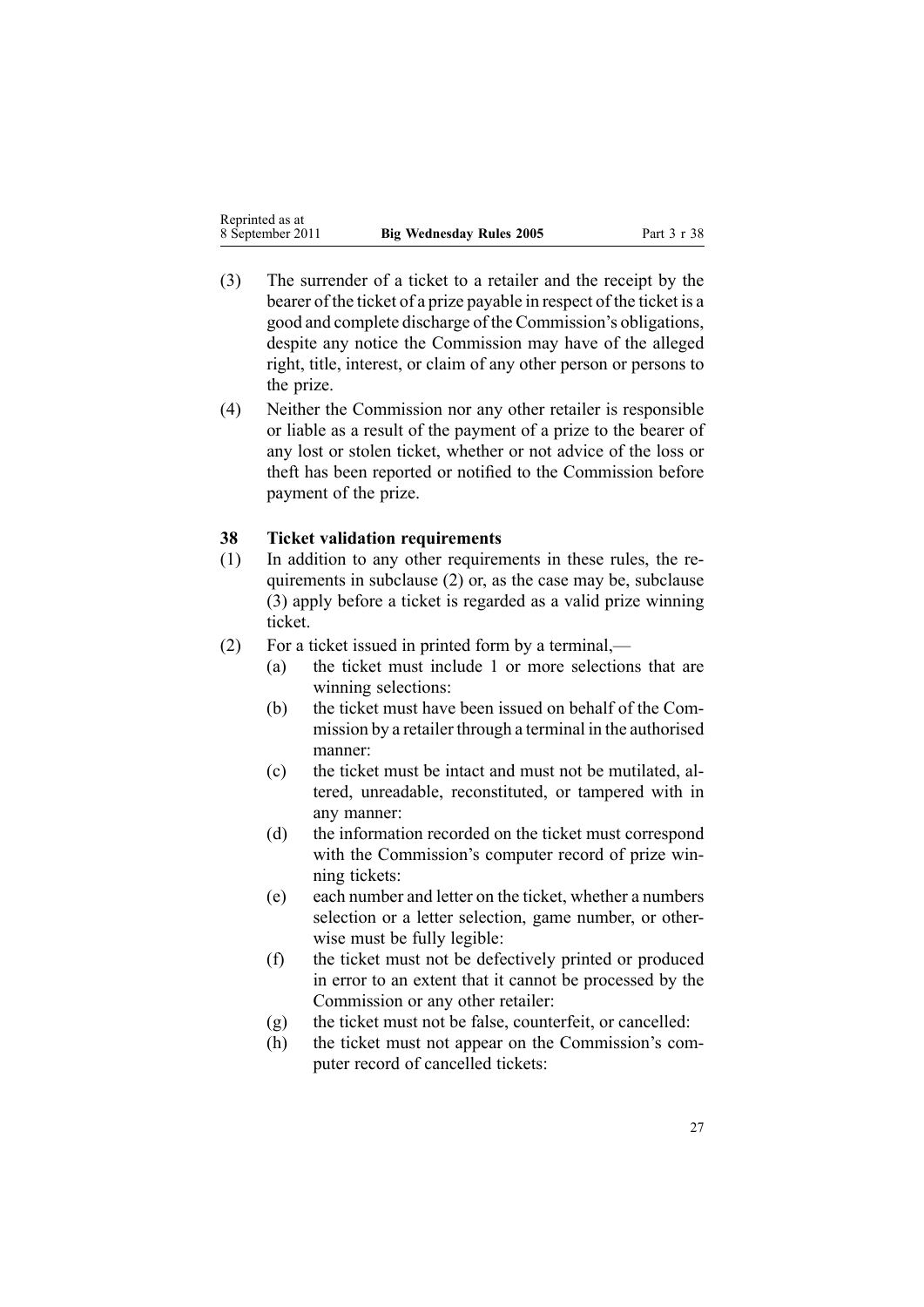- <span id="page-27-0"></span>(i) all information appearing on the ticket must appear in the Commission's official computer record of winning tickets, and <sup>a</sup> prize must not have already been paid in relation to another ticket with identical data:
- (j) the ticket must pass all additional confidential validation tests and security criteria established by the Commission:
- (k) the ticket must not have been issued in return for <sup>a</sup> machine-completed coupon.
- (3) For <sup>a</sup> ticket purchased electronically,—
	- (a) the ticket must include 1 or more selections that are winning selections:
	- (b) the information recorded on the ticket must correspond with the Commission's computer record of prize winning tickets:
	- (c) the ticket must not be false or counterfeit:
	- (d) the ticket must not appear on the Commission's computer record of cancelled tickets:
	- (e) all information appearing on the ticket must appear in the Commission's official computer record of winning tickets, and <sup>a</sup> prize must not have already been paid in relation to another ticket with identical data:
	- (f) the ticket must pass all additional confidential validation tests and security criteria established by the Commission.

Rule 38: substituted, on 28 March 2008, by [rule](http://www.legislation.govt.nz/pdflink.aspx?id=DLM1221034) 17 of the Big Wednesday Amendment Rules 2008 (SR 2008/81).

### **39 Certain syndicate tickets invalid**

- (1) A ticket purchased by or on behalf of <sup>a</sup> commercial syndicate is void and ineligible for <sup>a</sup> prize.
- (2) Tickets purchased by or on behalf of <sup>a</sup> commercial syndicate may not be cancelled.
- (3) The Commission must not replace <sup>a</sup> ticket that is invalid under this rule.
- (4) A person does not obtain <sup>a</sup> financial gain by receiving any paymen<sup>t</sup> that represents the person's proportional share (based on the amount the person paid towards the tickets purchased by or on behalf of the syndicate) of any prize.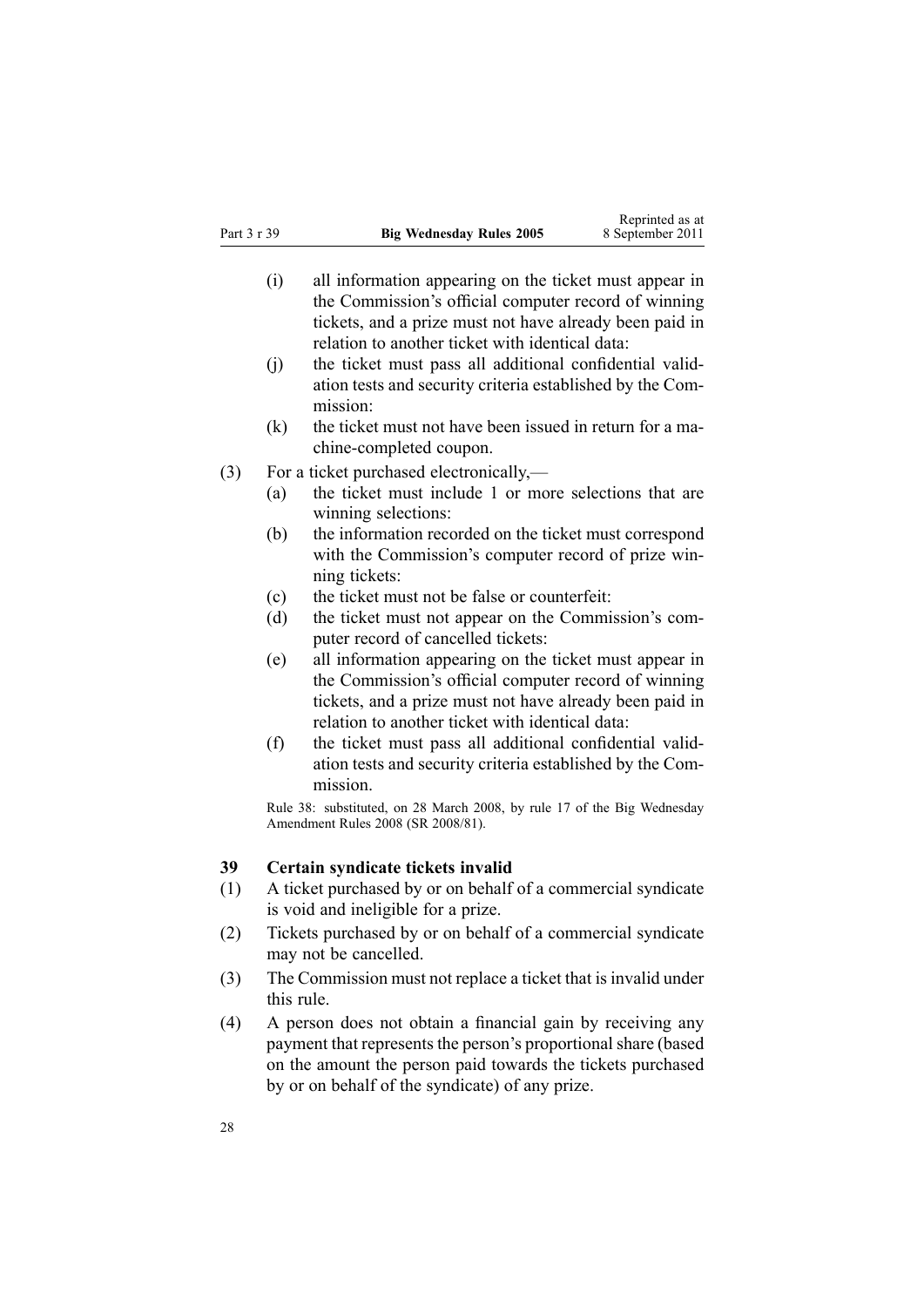## <span id="page-28-0"></span>**40 Consequences of ticket being invalid**

- (1) If <sup>a</sup> ticket fails to pass all the ticket validation requirements set out in [rule](#page-26-0) 38, the ticket is void and ineligible for <sup>a</sup> prize.
- (2) The Commission may replace an invalid ticket with <sup>a</sup> ticket of equivalent sales price for any subsequent game.

# **Part 4**

# **Claiming prizes**

# **40A Prizes won through tickets purchased electronically**

- (1) Despite anything in this Part, the following provisions apply to all prizes won through tickets purchased electronically:
	- (a) prizes cannot be claimed from <sup>a</sup> retailer:
	- (b) monetary prizes will be credited to the purchaser:
	- (c) the purchaser must comply with the Commission's terms and conditions for prizes:
	- (d) non-monetary prizes will be delivered to the purchaser's nominated address.
- (2) [Rule](#page-29-0) 43 does not apply to prizes won through tickets purchased electronically, but the rest of the rulesin this Part apply to those prizes.

Rule 40A: inserted, on 28 March 2008, by [rule](http://www.legislation.govt.nz/pdflink.aspx?id=DLM1221036) 18 of the Big Wednesday Amendment Rules 2008 (SR 2008/81).

# **41 Time limits on claims**

- (1) All prizes must be claimed within 12 months from the date on which the winning numbers and winning letter were drawn.
- (2) Any prize not claimed within 12 months in the manner set out in these rules is forfeited, and the unclaimed prize money or the cash value of any unclaimed non-cash prize or bonus ticket must be paid into the prize reserve fund.

# **42 Prizes of \$1,000 or less**

(1) If the prize (whether prize money, non-cash prizes, or bonus tickets or <sup>a</sup> combination) that may be claimed for any one ticket has <sup>a</sup> value of \$1,000 or less, <sup>a</sup> claimant may either present the ticket to any retailer or submit <sup>a</sup> claim to the Commission for payment.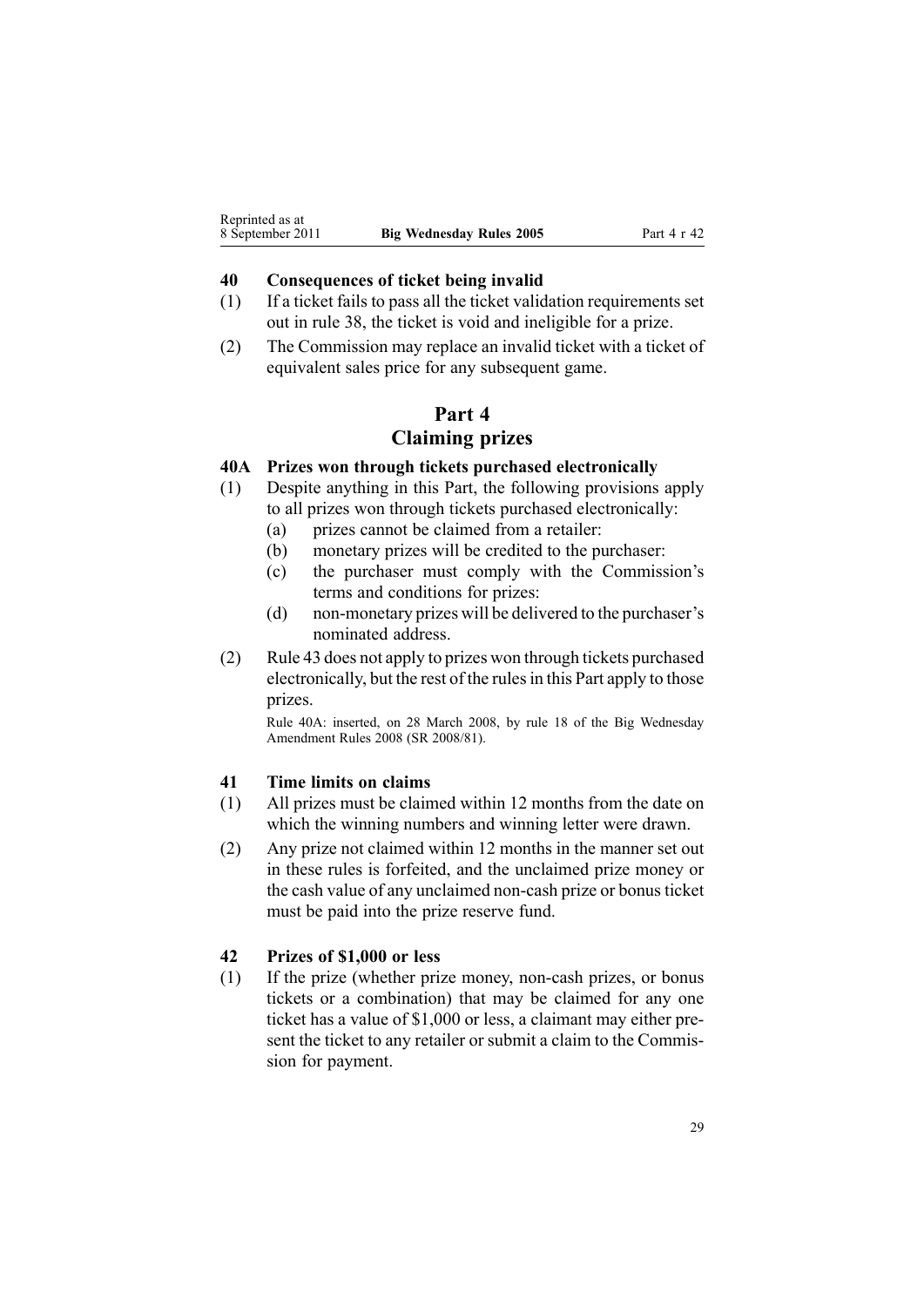- <span id="page-29-0"></span>(2) Retailers are authorised to pay any cash prize for up to 12 months from the date on which the winning numbers and winning letter were drawn.
- (3) Retailers must pay the bearer of <sup>a</sup> ticket winning \$1,000 or less presented within that 12-month period if all the ticket validation requirements and other requirements set out in these rules have been satisfied.
- (4) If the retailer is for any reason unable to validate the claimant's ticket, or is not authorised to pay the cash prize, or the claimant decides to submit the claim direct to the Commission, the claimant must make the claim direct to the Commission in the manner and on the basis set out in rule 43.

#### **43 Prizes of more than \$1,000**

- (1) If the prize (whether prize money, non-cash prizes, or bonus tickets or <sup>a</sup> combination) that may be claimed on any one ticket is more than \$1,000, <sup>a</sup> claimant may make <sup>a</sup> claim for paymen<sup>t</sup> either direct to the Commission or through another retailer.
- (2) The paymen<sup>t</sup> of the prize may be made only by the Commission.
- (3) Claims for prizes submitted direct to the Commission may be either—
	- (a) sent by mail to the Commission; or
	- (b) made in person at the office of the Commission.
- (4) The procedure for prize claims made through <sup>a</sup> retailer (other than the Commission) is as follows:
	- (a) the claimant must complete the back of the ticket and presen<sup>t</sup> it to the retailer who must—
		- (i) process the ticket through the terminal to register the claim; and
		- (ii) then provide the claimant with <sup>a</sup> prize claim form:
	- (b) the claimant must immediately complete the prize claim form and return it to the retailer:
	- (c) the retailer must endorse the prize claim form and return to the claimant 1 copy of the endorsed form as <sup>a</sup> receipt for the surrender of the ticket: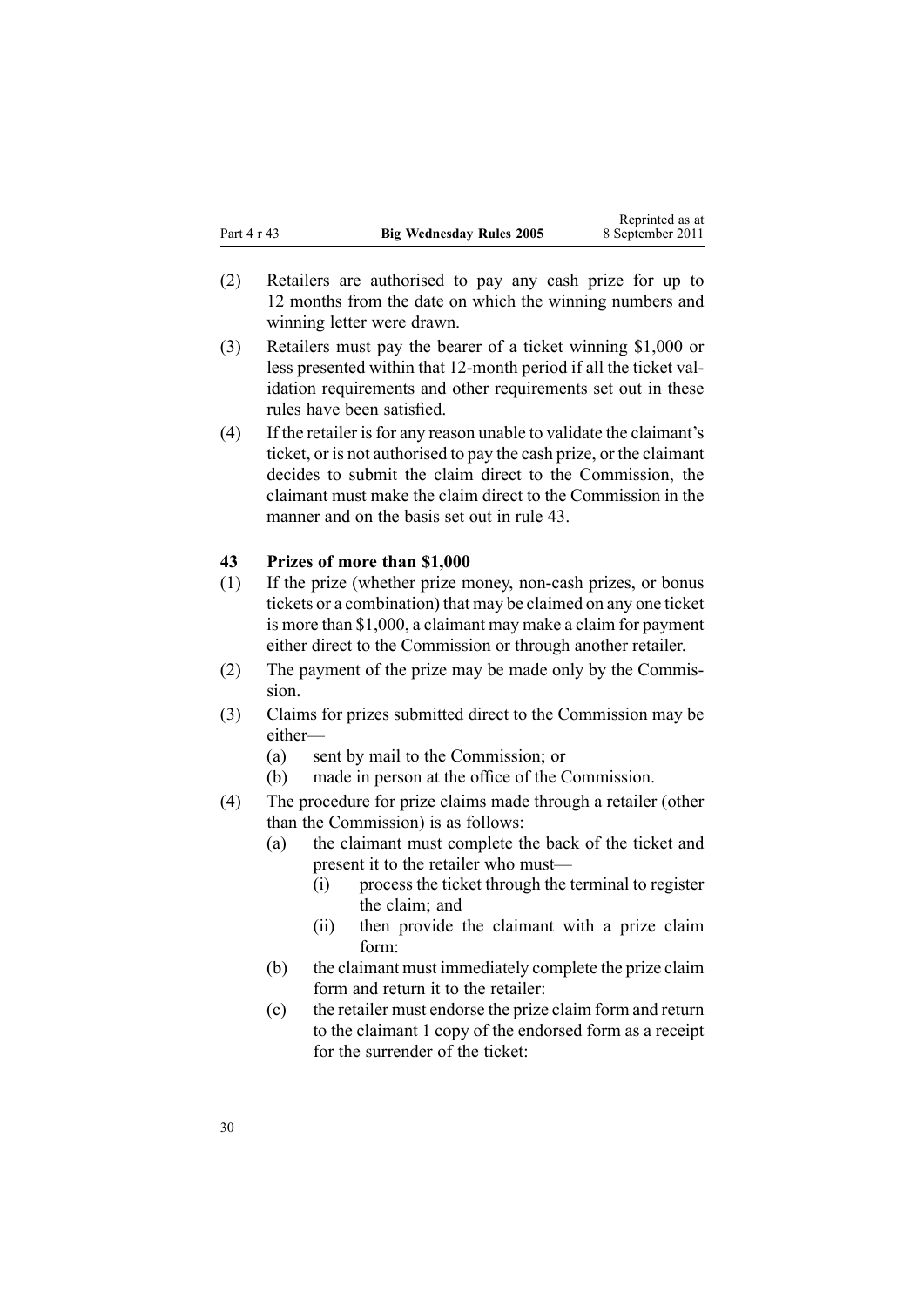- <span id="page-30-0"></span>(d) the prize claim form with the accompanying ticket must then be forwarded by the retailer to the Commission for validation.
- (5) If <sup>a</sup> claim for <sup>a</sup> prize is submitted to the Commission without <sup>a</sup> duly completed prize claim form, the Commission, before paying any prize, may require the person making the claim to complete <sup>a</sup> prize claim form.

## **44 Payment of prizes of more than \$1,000**

- (1) The Commission must pay <sup>a</sup> claimant under [rule](#page-29-0) 43 in the manner set out in subclause (2) of this rule if all the ticket validation requirements set out in these rules have been satisfied.
- (2) The Commission must pay—
	- (a) prize money by means of <sup>a</sup> cheque payable to the order of the claimant or <sup>a</sup> direct credit to the claimant, for the amount of the prize due; and
	- (b) <sup>a</sup> non-cash prize in the manner determined by the Commission.
- (3) For the purposes of subclause  $(2)(a)$ ,—
	- (a) paymen<sup>t</sup> by cheque must be either posted to the claimant or, for <sup>a</sup> claim made in person, handed to the claimant:
	- (b) paymen<sup>t</sup> by direct credit must be made by transferring the prize money to the bank account nominated by the claimant.
- (4) A cheque posted to the claimant's address as specified on the prize claim form must be treated as having been received by the claimant on the third day after the cheque is posted.
- (5) The Commission must pay <sup>a</sup> claimant under this rule only if all the ticket validation requirements set out in [rule](#page-26-0) 38 have been met.
- (6) If <sup>a</sup> ticket is not validated by the Commission, the claim must be refused and the claimant notified promptly of the refusal.

# *Division 6 bonus ticket*

Heading: amended, on 8 September 2011, pursuan<sup>t</sup> to [rule](http://www.legislation.govt.nz/pdflink.aspx?id=DLM3848532) 8 of the Big Wednesday Amendment Rules 2011 (SR 2011/258).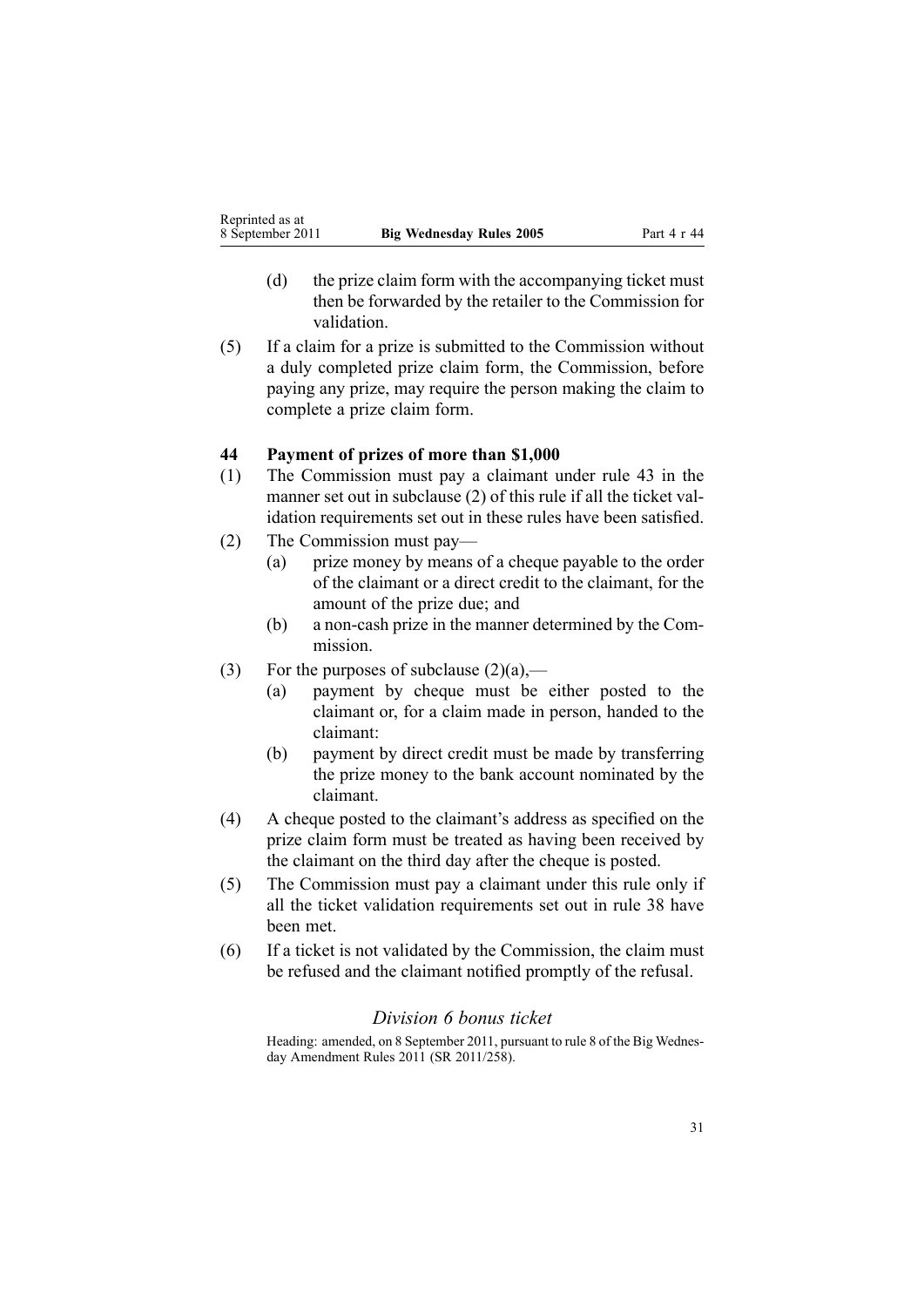#### <span id="page-31-0"></span>**45 Division 6 bonus ticket**

- (1) If the ticket validation requirements and the other requirements of these rules are satisfied in respec<sup>t</sup> of <sup>a</sup> division 6 prize, that prize must not be paid and satisfied monetarily, but must instead be paid and satisfied by the issue, to the bearer of the ticket or, in the case of <sup>a</sup> ticket purchased electronically, to the purchaser of the ticket, of a bonus ticket with a minimum number of selections for the game to be drawn next following the date of issue of the bonus ticket.
- (2) The bonus ticket selections must be chosen randomly by the Commission's computer system.
- (3) If, when the bearer of <sup>a</sup> ticket claims <sup>a</sup> division 6 prize or when the bearer of <sup>a</sup> bonus ticket presents that ticket for validation, there is no game on sale (or, in the case of <sup>a</sup> ticket purchased electronically, the purchaser is eligible for <sup>a</sup> division 6 prize and there is no game on sale), then,—
	- (a) instead of the prize being <sup>a</sup> bonus selection, the prize is the monetary value of the ticket; and
	- (b) the bonusticket may be redeemed for its monetary value (which, in the case of <sup>a</sup> ticket purchased electronically, will be credited to the purchaser).
- (4) The monetary value for each winning division 6 selection is the cost of the minimum number of selections for the next game.
- (5) A ticket issued in printed form by <sup>a</sup> terminal to <sup>a</sup> player in accordance with subclause (1) may not be cancelled.

Rule 45 heading: amended, on 8 September 2011, by rule [8\(1\)](http://www.legislation.govt.nz/pdflink.aspx?id=DLM3848532) of the Big Wednesday Amendment Rules 2011 (SR 2011/258).

Rule 45(1): amended, on 8 September 2011, by rule [8\(2\)](http://www.legislation.govt.nz/pdflink.aspx?id=DLM3848532) of the Big Wednesday Amendment Rules 2011 (SR 2011/258).

Rule 45(1): amended, on 28 March 2008, by rule [19\(1\)\(a\)](http://www.legislation.govt.nz/pdflink.aspx?id=DLM1221038) of the Big Wednesday Amendment Rules 2008 (SR 2008/81).

Rule 45(1): amended, on 28 March 2008, by rule [19\(1\)\(b\)](http://www.legislation.govt.nz/pdflink.aspx?id=DLM1221038) of the Big Wednesday Amendment Rules 2008 (SR 2008/81).

Rule 45(3): amended, on 8 September 2011, by rule [8\(3\)](http://www.legislation.govt.nz/pdflink.aspx?id=DLM3848532) of the Big Wednesday Amendment Rules 2011 (SR 2011/258).

Rule 45(3): amended, on 28 March 2008, by rule [19\(2\)](http://www.legislation.govt.nz/pdflink.aspx?id=DLM1221038) of the Big Wednesday Amendment Rules 2008 (SR 2008/81).

Rule 45(3)(a): amended, on 28 March 2008, by rule [19\(3\)](http://www.legislation.govt.nz/pdflink.aspx?id=DLM1221038) of the Big Wednesday Amendment Rules 2008 (SR 2008/81).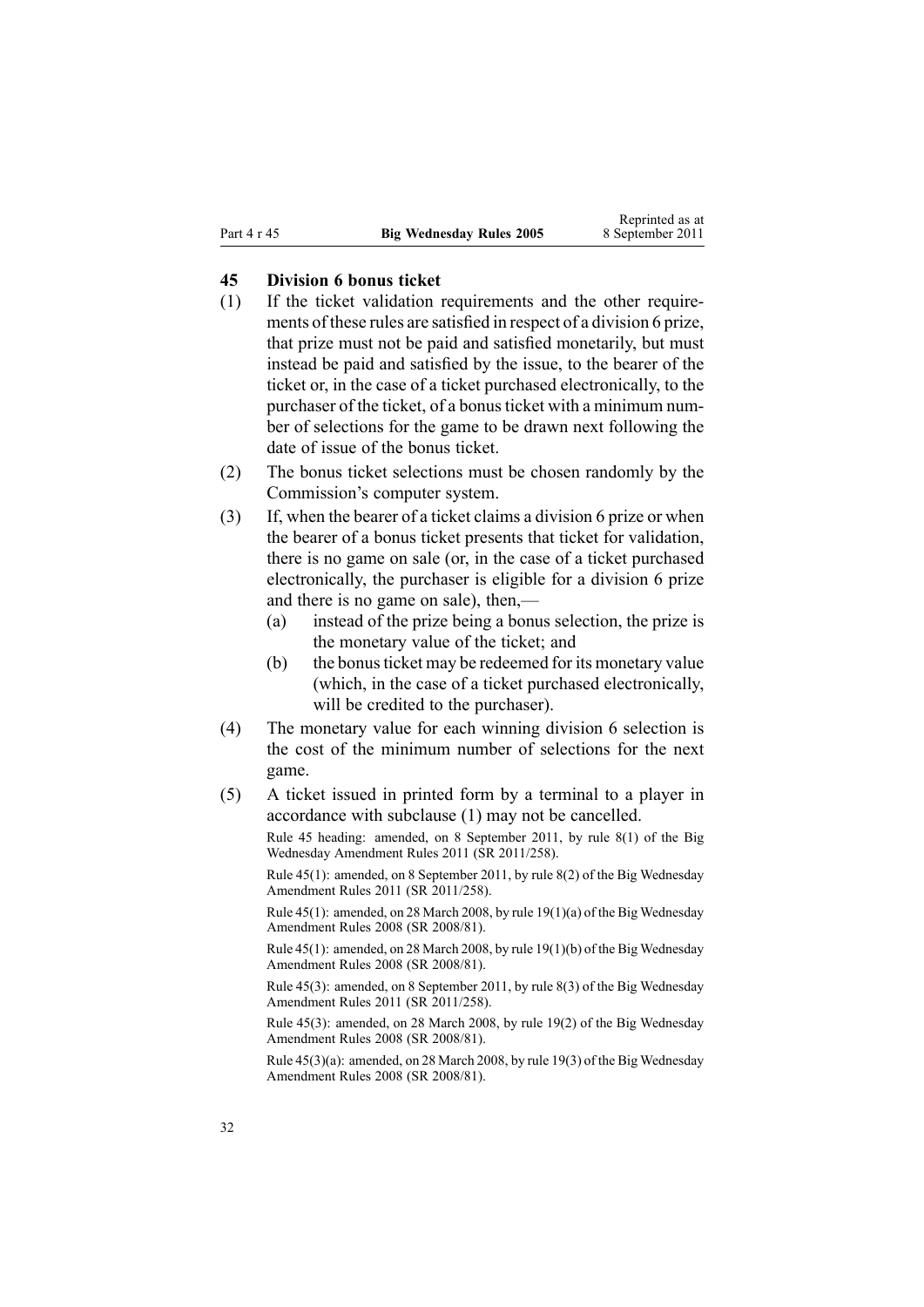<span id="page-32-0"></span>Rule 45(3)(b): amended, on 28 March 2008, by rule [19\(4\)](http://www.legislation.govt.nz/pdflink.aspx?id=DLM1221038) of the Big Wednesday Amendment Rules 2008 (SR 2008/81).

Rule 45(4): amended, on 8 September 2011, by rule [8\(4\)](http://www.legislation.govt.nz/pdflink.aspx?id=DLM3848532) of the Big Wednesday Amendment Rules 2011 (SR 2011/258).

Rule 45(4): amended, on 28 March 2008, by rule [19\(5\)](http://www.legislation.govt.nz/pdflink.aspx?id=DLM1221038) of the Big Wednesday Amendment Rules 2008 (SR 2008/81).

Rule 45(5): amended, on 28 March 2008, by rule [19\(6\)](http://www.legislation.govt.nz/pdflink.aspx?id=DLM1221038) of the Big Wednesday Amendment Rules 2008 (SR 2008/81).

# **Part 5 Withdrawal of Big Wednesday**

#### **46 Commission may withdraw Big Wednesday**

The Commission may decide to withdraw Big Wednesday.

#### **47 Public announcement of withdrawal**

If the Commission decides to withdraw Big Wednesday it must, as soon as is reasonably practicable, announce to the public (in the manner the Commission sees fit) the date on which Big Wednesday will be withdrawn.

#### **48 Effect on advance game entries and multi-draw selections**

- (1) For <sup>a</sup> ticket issued in printed form by <sup>a</sup> terminal, if <sup>a</sup> player has made an advance game entry or multi-draw selection for <sup>a</sup> game of Big Wednesday that is withdrawn, the player may either—
	- (a) retain his or her ticket in relation to the game or games that will be held before the withdrawal; or
	- (b) obtain <sup>a</sup> refund for the selections he or she made in relation to the game or games for which <sup>a</sup> drawing will be held before the withdrawal.
- (2) For <sup>a</sup> ticket issued in printed form by <sup>a</sup> terminal, if, for any reason, <sup>a</sup> drawing for Big Wednesday to which an advance game entry or multi-draw selection relates is not held, the player, despite rules  $17(6)$  or  $18(7)$ , is entitled,—
	- (a) within 12 months, to return for cancellation any ticket on which any multi-draw selections or advance game entries are recorded; and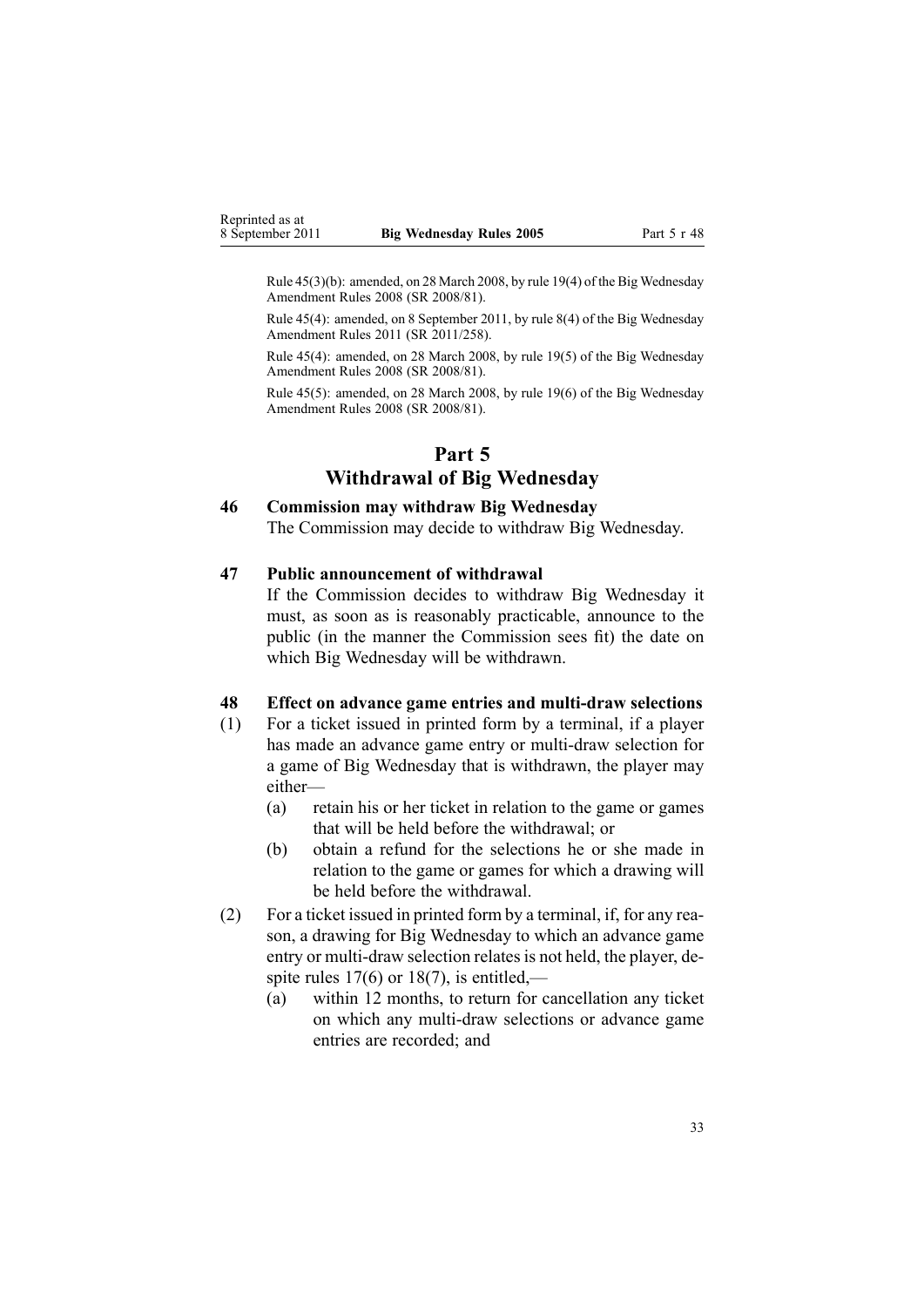- <span id="page-33-0"></span>(b) on the cancellation of that ticket, to <sup>a</sup> refund equal to the cost of his or her selections for each game for which <sup>a</sup> drawing was not held.
- (3) If <sup>a</sup> ticket is not cancelled under subclause (2) within 12 months, the money paid to the Commission for the purchase of the ticket must be transferred into the prize reserve fund.
- (4) For <sup>a</sup> ticket purchased electronically, if, for any reason, <sup>a</sup> drawing for Big Wednesday to which <sup>a</sup> multi-draw selection relates is not held, the player is entitled to <sup>a</sup> refund equal to the cost of his or her selections for each game for which <sup>a</sup> drawing was not held.

Rule 48(1): amended, on 28 March 2008, by rule [20\(1\)](http://www.legislation.govt.nz/pdflink.aspx?id=DLM1221039) of the Big Wednesday Amendment Rules 2008 (SR 2008/81).

Rule 48(2): amended, on 28 March 2008, by rule [20\(2\)](http://www.legislation.govt.nz/pdflink.aspx?id=DLM1221039) of the Big Wednesday Amendment Rules 2008 (SR 2008/81).

Rule 48(4): added, on 28 March 2008, by rule [20\(3\)](http://www.legislation.govt.nz/pdflink.aspx?id=DLM1221039) of the Big Wednesday Amendment Rules 2008 (SR 2008/81).

## **49 Payment into prize reserve fund**

Any prize, or the cash value of any non-cash prize, that is not won in the last game of Big Wednesday before its withdrawal must be paid into the prize reserve fund.

## **Part 6**

# **Miscellaneous provisions**

#### **50 Limitation on Commission's liability**

Neither the Commission nor any other retailer is, in any circumstances, liable for any loss (direct or indirect) suffered by <sup>a</sup> player, bearer of <sup>a</sup> ticket, or any other person—

- (a) because of the failure of, or damage or destruction to, the Commission's computer system or records; or
- (b) because of delays, losses, errors, or omissions in or made by the postal or other delivery service or by the banking system; or
- (c) because of any other action or event that prevents or hinders the issue of <sup>a</sup> valid ticket; or
- (d) otherwise arising from participation in <sup>a</sup> game.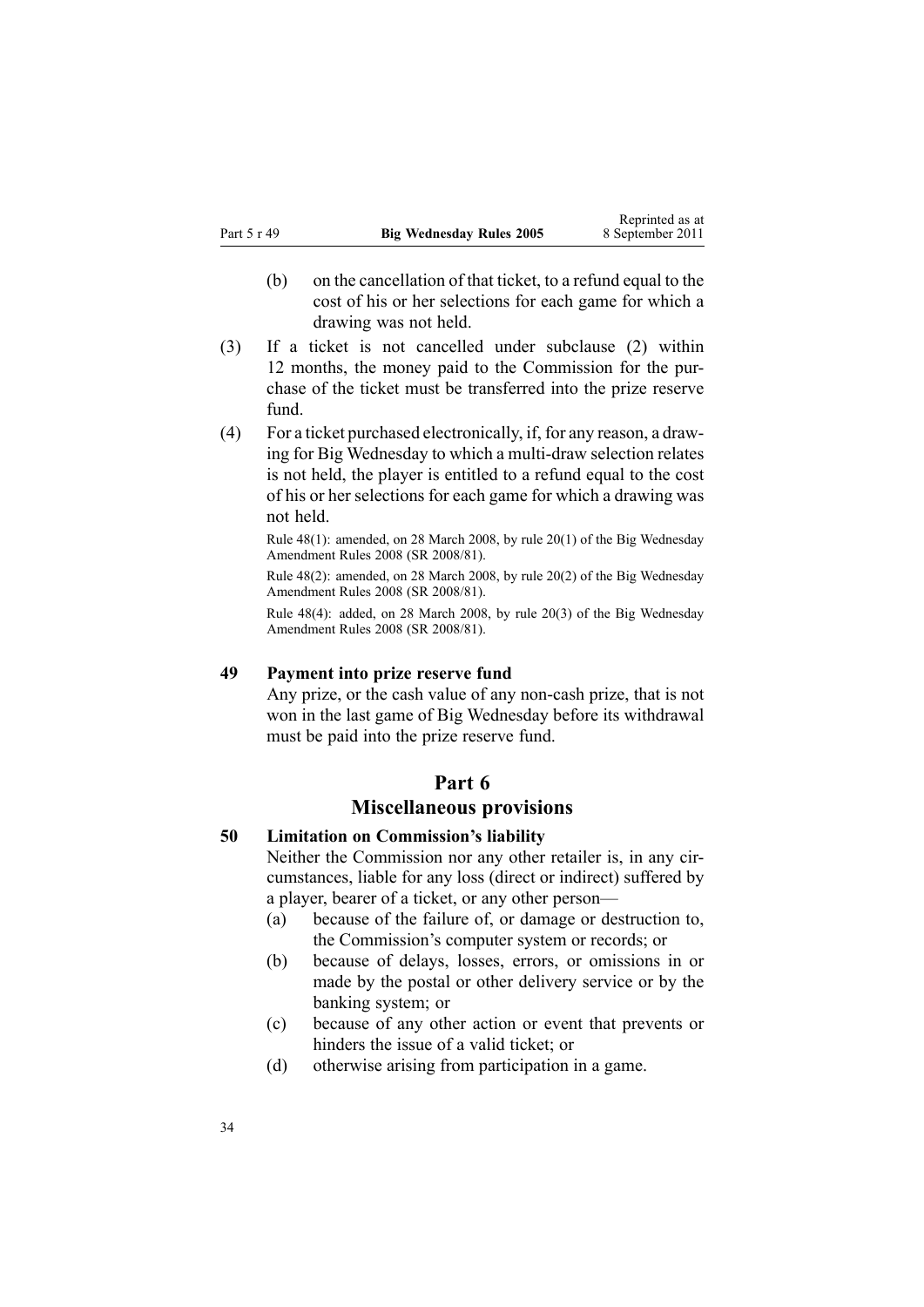<span id="page-34-0"></span>

| Reprinted as at  |                                 |
|------------------|---------------------------------|
| 8 September 2011 | <b>Big Wednesday Rules 2005</b> |

# **51 Decisions of Commission binding**

All decisions of the Commission on questions of fact concerning Big Wednesday (including decisions as to the validity of tickets, the identity of the bearer of any ticket, the determination of prize winners, and the amount and division of prize money) are final and binding on all players and any other person or persons concerned for any reason with these matters.

Dated at Auckland this 6th day of September 2005.

The Common Seal of the New Zealand Lotteries Commission was, pursuan<sup>t</sup> to <sup>a</sup> resolution of the Commission, affixed in the presence of:

8 September 2011 **Big Wednesday Rules 2005** Part 6 <sup>r</sup> 51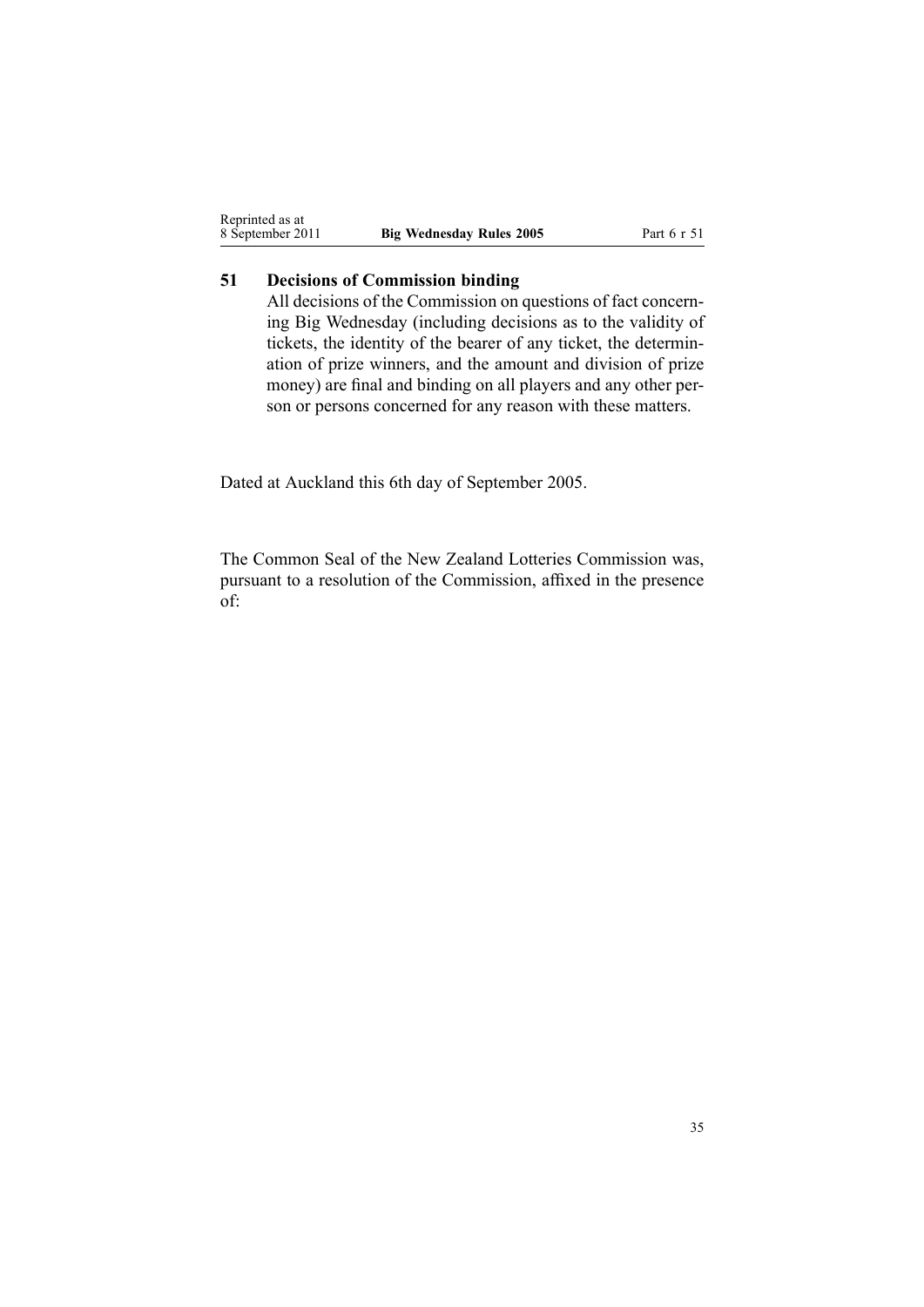Reprinted as at 8 September 2011

[Seal]

John Goulter, Presiding Member,

[Seal]

Trevor Hall, Chief Executive, New Zealand Lotteries Commission.

Dated at Auckland this 2nd day of September 2005.

G W Hawkins, Minister of Internal Affairs.

Issued under the authority of the Acts and [Regulations](http://www.legislation.govt.nz/pdflink.aspx?id=DLM195097) Publication Act 1989. Date of notification in *Gazette*: 29 September 2005.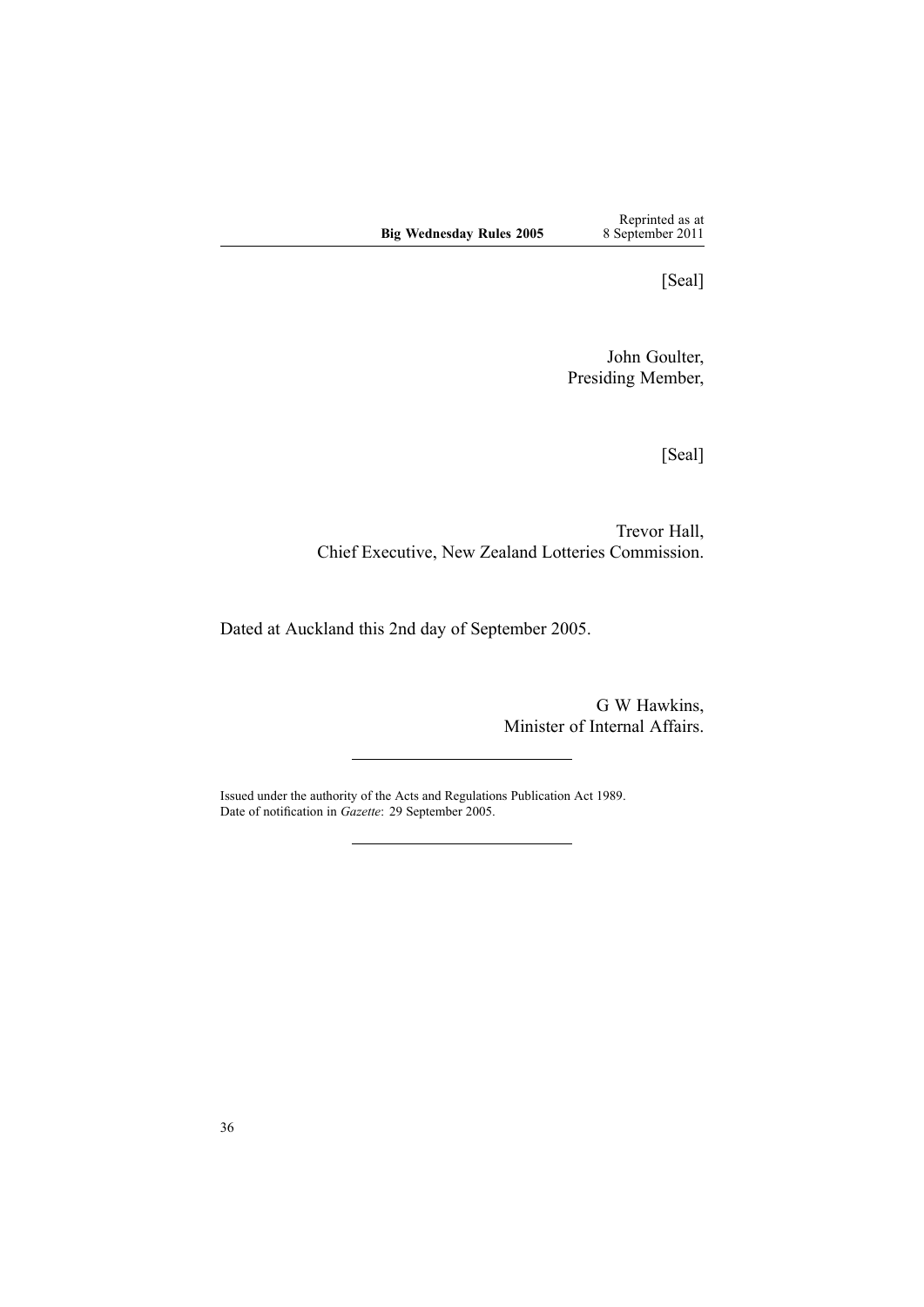#### **Contents**

- 1 General
- 2 Status of reprints
- 3 How reprints are prepared
- 4 Changes made under section 17C of the Acts and Regulations Publication Act 1989
- 5 List of amendments incorporated in this reprint (most recent first)

#### **Notes**

## *1 General*

This is a reprint of the Big Wednesday Rules 2005. The reprint incorporates all the amendments to the rules as at 8 September 2011, as specified in the list of amendments at the end of these notes.

Relevant provisions of any amending enactments that contain transitional, savings, or application provisions that cannot be compiled in the reprint are also included, after the principal enactment, in chronological order. For more information, *see* <http://www.pco.parliament.govt.nz/reprints/>.

# *2 Status of reprints*

Under [section](http://www.legislation.govt.nz/pdflink.aspx?id=DLM195439) 16D of the Acts and Regulations Publication Act 1989, reprints are presumed to correctly state, as at the date of the reprint, the law enacted by the principal enactment and by the amendments to that enactment. This presumption applies even though editorial changes authorised by [section](http://www.legislation.govt.nz/pdflink.aspx?id=DLM195466) [17C](http://www.legislation.govt.nz/pdflink.aspx?id=DLM195466) of the Acts and Regulations Publication Act 1989 have been made in the reprint.

This presumption may be rebutted by producing the official volumes of statutes or statutory regulations in which the principal enactment and its amendments are contained.

#### *3 How reprints are prepared*

A number of editorial conventions are followed in the preparation of reprints. For example, the enacting words are not included in Acts, and provisions that are repealed or revoked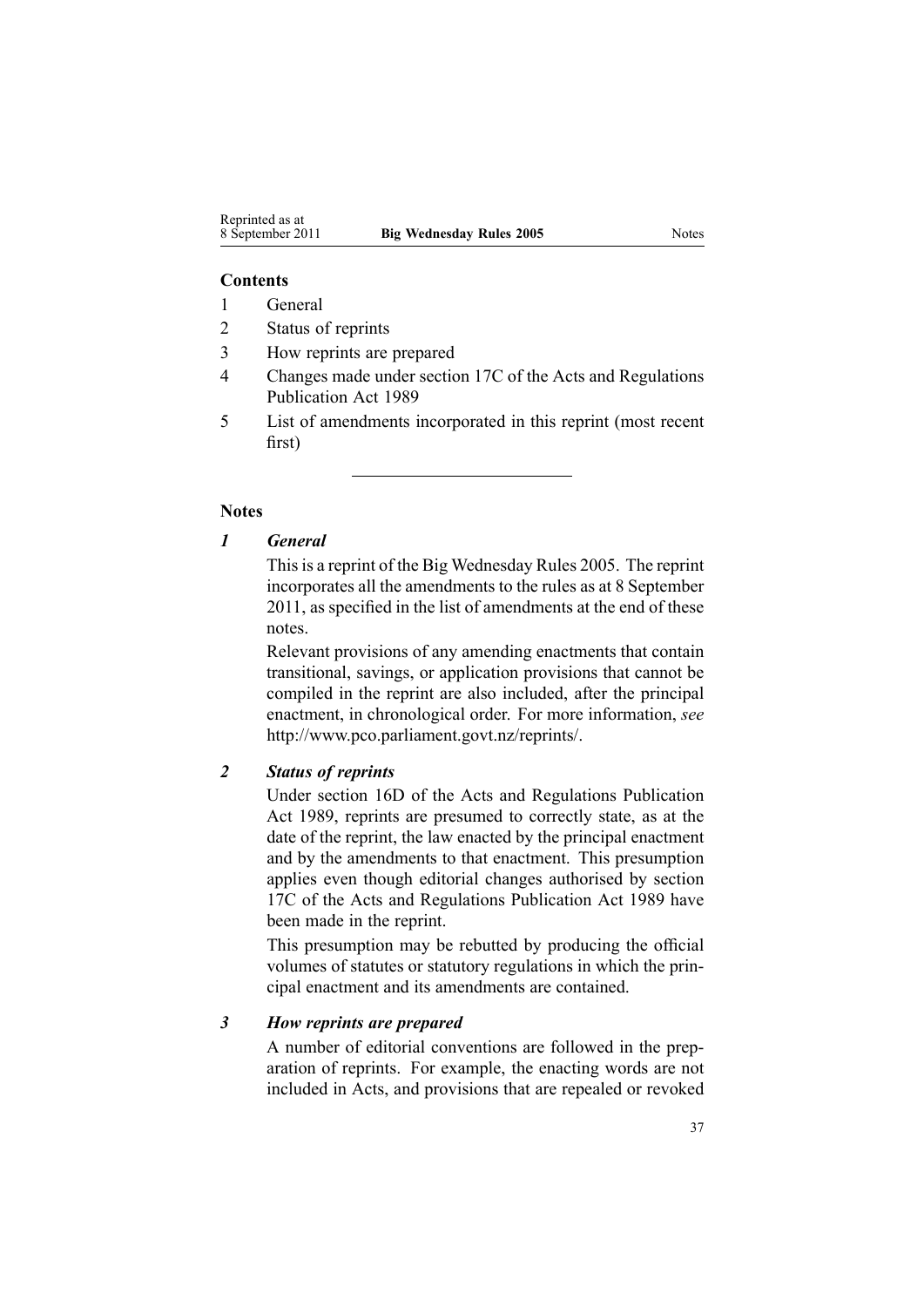|       |                                 | wepimwa as a     |
|-------|---------------------------------|------------------|
| Notes | <b>Big Wednesday Rules 2005</b> | 8 September 2011 |

Reprinted as at

are omitted. For <sup>a</sup> detailed list of the editorial conventions, *see* [http://www.pco.parliament.govt.nz/editorial-conventions/](http://www.pco.parliament.govt.nz/editorial-conventions/ ) or Part 8 of the *Tables of New Zealand Acts and Ordinances and Statutory Regulations and Deemed Regulations in Force*.

## *4 Changes made under section 17C of the Acts and Regulations Publication Act 1989*

[Section](http://www.legislation.govt.nz/pdflink.aspx?id=DLM195466) 17C of the Acts and Regulations Publication Act 1989 authorises the making of editorial changes in <sup>a</sup> reprint as set out in [sections](http://www.legislation.govt.nz/pdflink.aspx?id=DLM195468) 17D and [17E](http://www.legislation.govt.nz/pdflink.aspx?id=DLM195470) of that Act so that, to the extent permitted, the format and style of the reprinted enactment is consistent with current legislative drafting practice. Changes that would alter the effect of the legislation are not permitted.

A new format of legislation wasintroduced on 1 January 2000. Changesto legislative drafting style have also been made since 1997, and are ongoing. To the extent permitted by [section](http://www.legislation.govt.nz/pdflink.aspx?id=DLM195466) 17C of the Acts and Regulations Publication Act 1989, all legislation reprinted after 1 January 2000 is in the new format for legislation and reflects current drafting practice at the time of the reprint.

In outline, the editorial changes made in reprints under the authority of [section](http://www.legislation.govt.nz/pdflink.aspx?id=DLM195466) 17C of the Acts and Regulations Publication Act 1989 are set out below, and they have been applied, where relevant, in the preparation of this reprint:

- • omission of unnecessary referential words (such as "of this section" and "of this Act")
- • typeface and type size (Times Roman, generally in 11.5 point)
- • layout of provisions, including:
	- •indentation
	- • position of section headings (eg, the number and heading now appear above the section)
- • format of definitions (eg, the defined term now appears in bold type, without quotation marks)
- • format of dates (eg, <sup>a</sup> date formerly expressed as "the 1st day of January 1999" is now expressed as "1 January 1999")